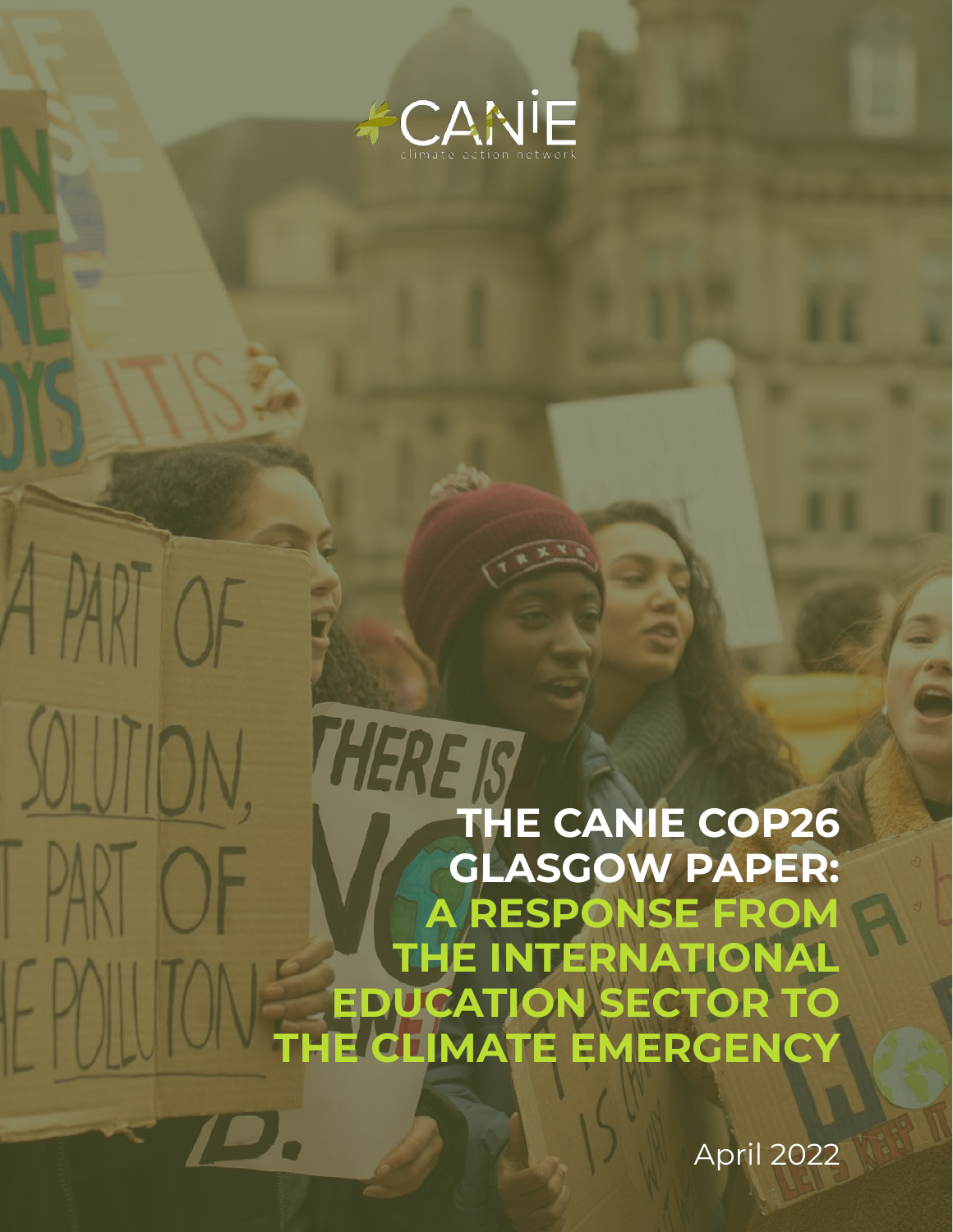### Suggested citation:

Climate Action Network for International Educators. (2022). *The CANIE COP26 Glasgow paper: A response from the international education sector to the climate emergency*. [https://canie.org/the-canie-accord/canie](https://canie.org/the-canie-accord/canie-accord-documents/glasgow-paper-web-version)[accord-documents/glasgow-paper-web-version](https://canie.org/the-canie-accord/canie-accord-documents/glasgow-paper-web-version)

Available at [www.canie.org](http://www.canie.org)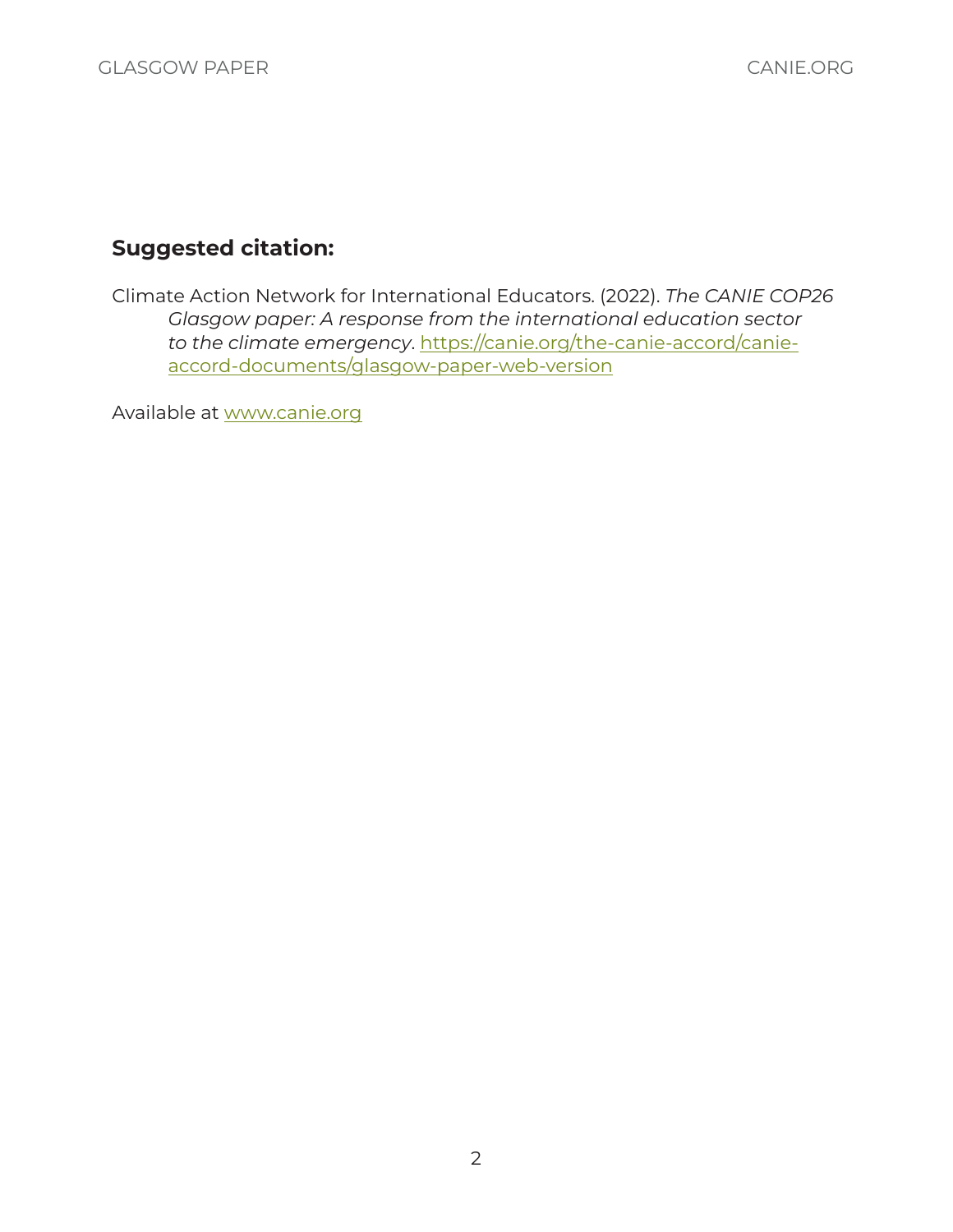# TABLE OF CONTENTS

| <b>Executive Summary</b>                                | 4               |
|---------------------------------------------------------|-----------------|
| Foreword                                                | 6               |
| Introduction                                            | 8               |
| Scope                                                   | 11              |
| <b>Terms and Definitions</b>                            | 12 <sub>2</sub> |
| <b>Abbreviated Terms</b>                                | 15              |
| Principles of Climate Action in International Education | 16              |
| Leadership and Influencing                              | 17              |
| <b>Emissions Accounting and Reductions</b>              | 19              |
| Travel                                                  | 23              |
| Facilities, Operations, and Procurements                | 26              |
| <b>Climate Education</b>                                | 28              |
| List of Contributors                                    | 31              |
| References                                              | 34              |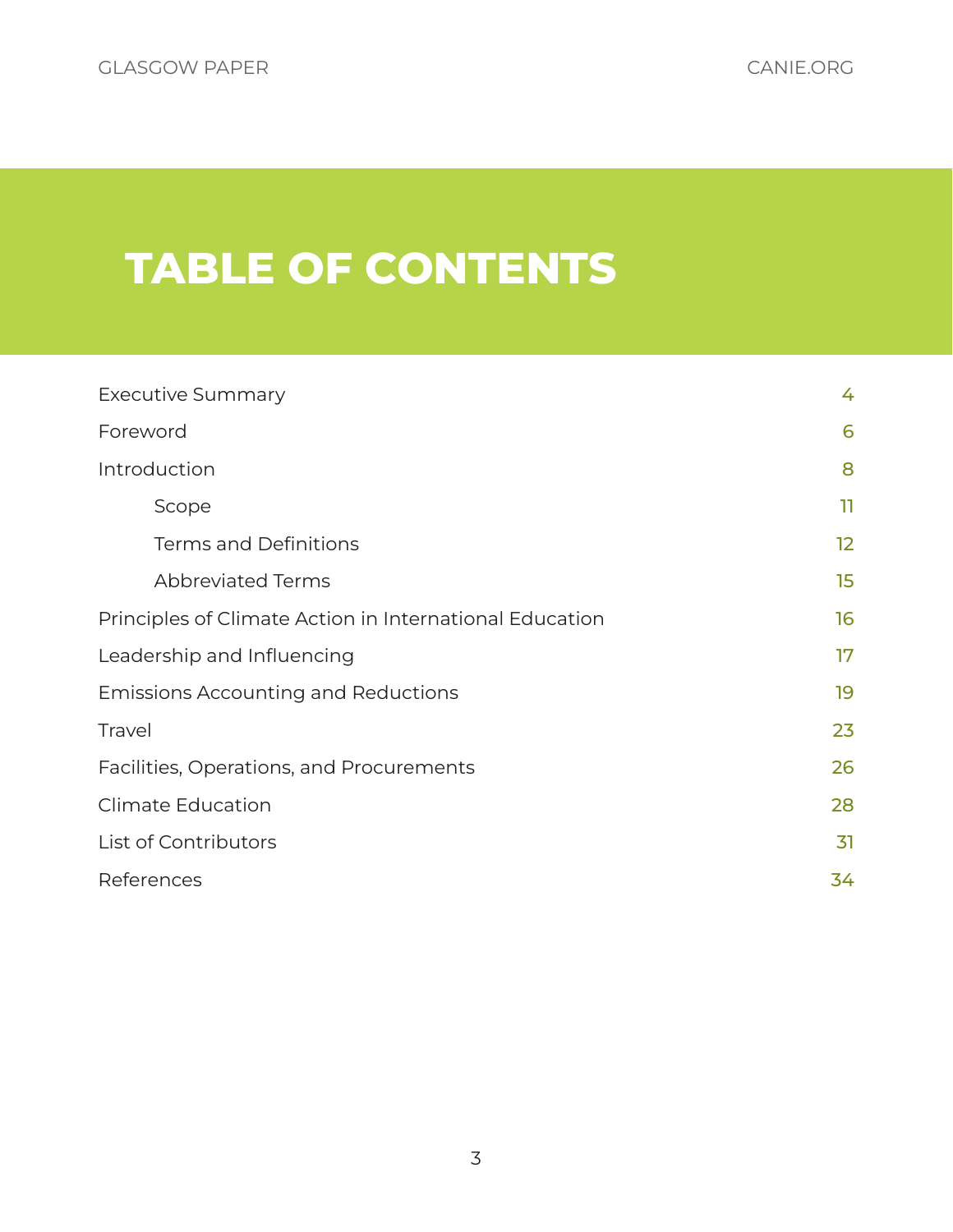# <span id="page-3-0"></span>EXECUTIVE SUMMARY

The United Nations Intergovernmental Panel on Climate Change has affirmed that the extent and magnitude of the climate crisis are larger than previously estimated and will continue to accelerate human suffering and inequalities (IPCC, 2022). There is no longer room for doubt that the urgency of the climate crisis demands immediate action across every sector including international education.

This document, the Glasgow Paper, provides context to the CANIE Accord. Both are products of robust discussions between international education peak body and association leaders and serve to undergird a sector-wide alliance to reduce greenhouse gas emissions through guiding principles and commitment to bold climate action in five areas.

### Leadership and Influencing

International educators have a unique opportunity to make meaningful decarbonization progress and emerge as climate leaders. Travel, as a defining characteristic of student mobility (Shields, 2019), gives

international educators distinctive control over a carbon-intensive activity. The aim is not to reduce student mobility but to meet students' growing demand for higher education institutions and global education programs to center climate action in all that we do. We can ensure the resilience of the sector by influencing organizational visions, strategies, policies, and portfolios to align with student decision factors and the global ambition of net zero.

### Emissions Accounting and **Reduction**

Climate action measures will vary in different contexts. To the degree possible, organizational-level emissions reporting should include all international education operations and activities including student travel. A process of creating an international education climate action plan should include establishing a baseline year, setting ambitious emission reduction targets, determining greenhouse gas measuring methods, and identifying the role of verified carbon credit projects in the strategy. While creating a comprehensive strategy may take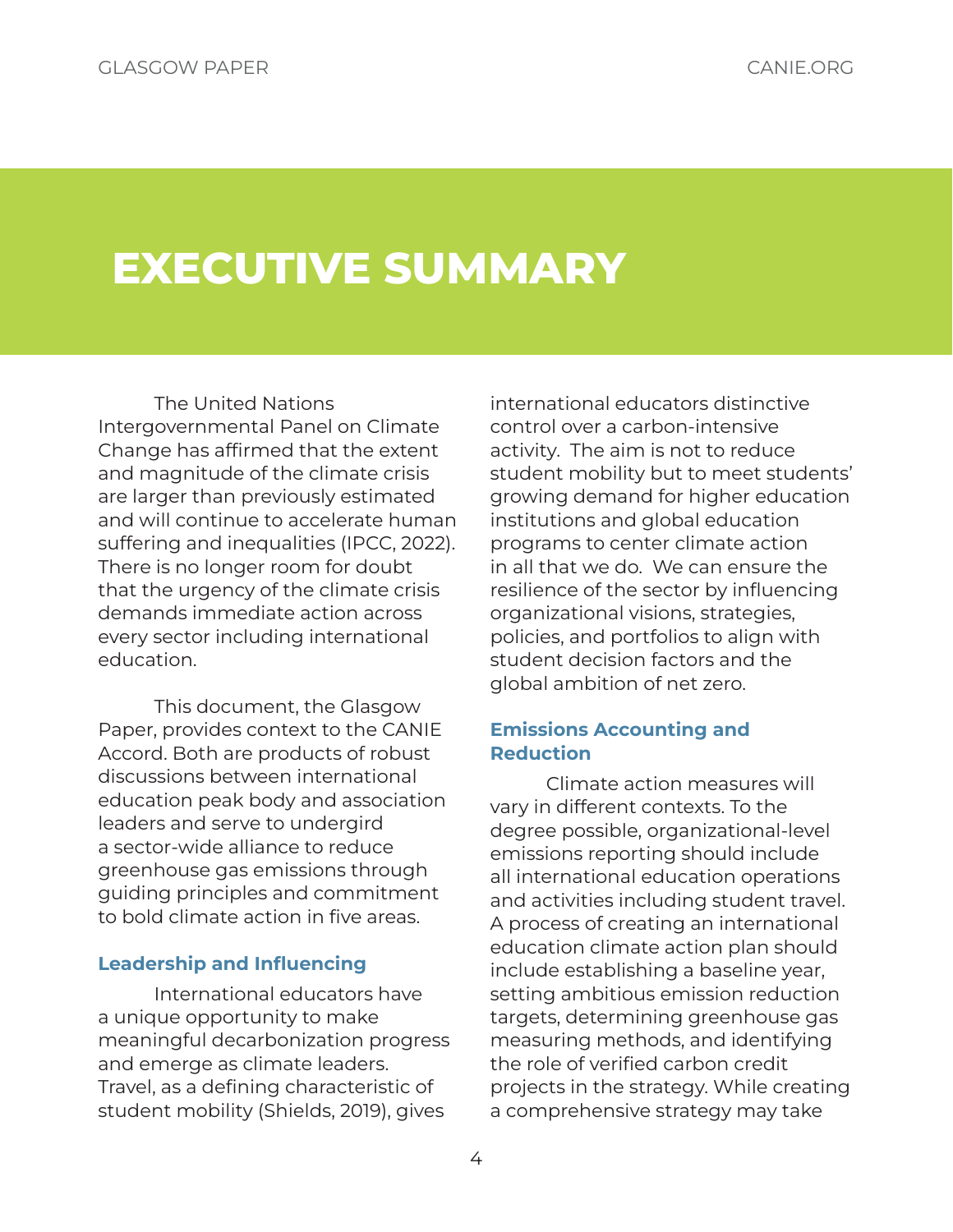time, it is critical that international educators undertake rapid emission reductions immediately, not as a final step to the planning process.

### **Travel**

To continue making valuable contributions to society through internationalization, it is imperative that we find ways to reduce emissions from travel without reducing student mobility. Prioritizing high-impact travel and lower-carbon means of travel will be key to reaching decarbonization targets. Travel reductions should occur first in the area of international education business travel, not student travel necessary for participation in high-impact educational programs. Strategies including internationalization at home, virtual mobility, and transnational education can decrease emissions while increasing student access.

### Facilities, Operations, and **Procurement**

International educators can reduce emissions in areas beyond travel including our buildings, commuting habits, printing and shipping practices, and procurement management. Conferences and other events represent major opportunities for the sector to decrease emissions. No-fly options and climate-conscious catering practices should be standard. Similarly, the procurement process is an opportunity to invest in, support,

and influence agents and other partners to reduce their negative climate impacts and increase positive climate action down the supply chain.

### Climate Education

International educators should introduce or expand climate literacy among students, staff, partners, clients, and extended communities. Our work must support the development of students' global learning outcomes as well as their understanding of (and action for) climate issues. A sector-level transformation will require creating professional development training, open-access climate action materials, climate-focused conferences and workshops, supportive networking opportunities, research funding, and more.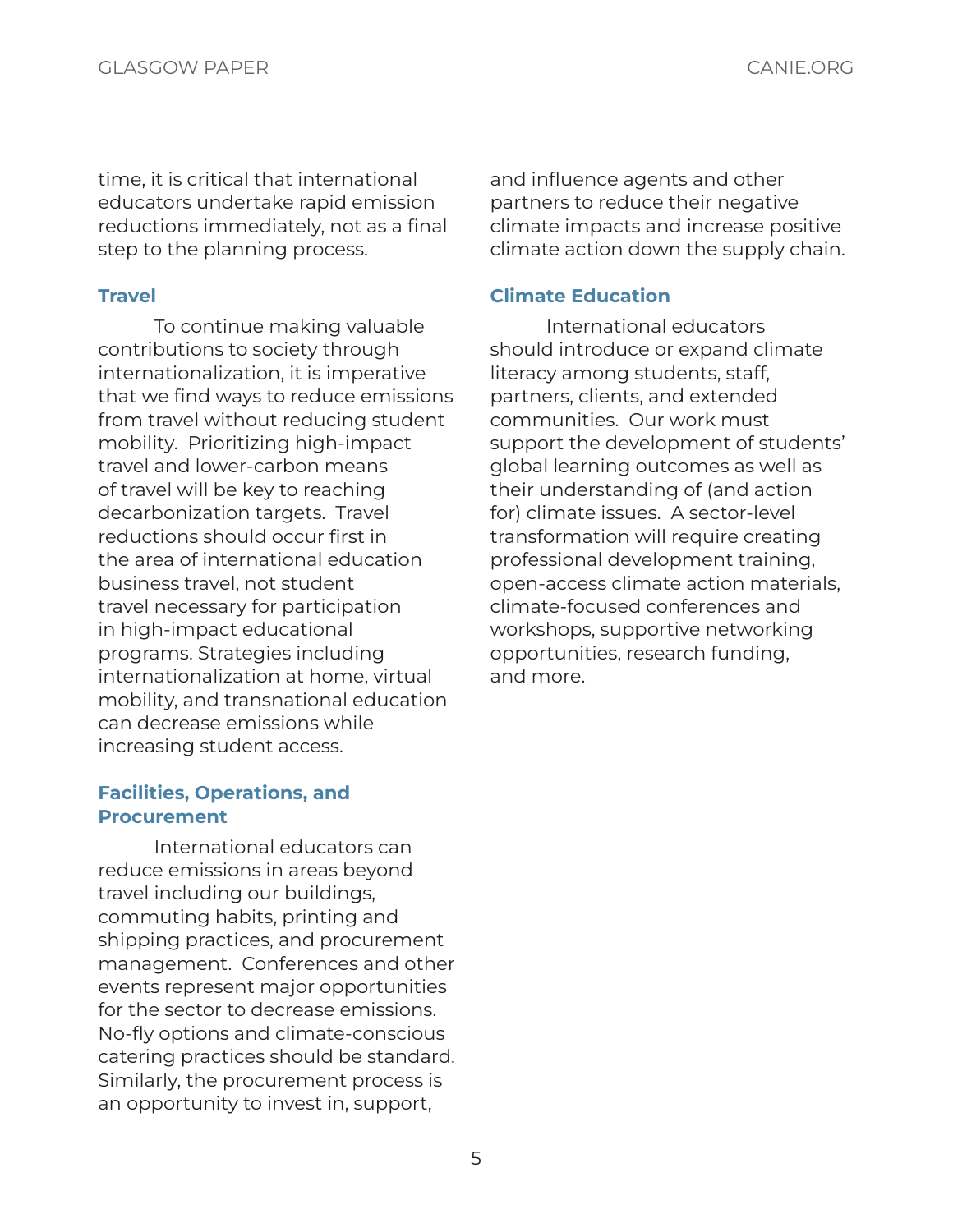# <span id="page-5-0"></span>FOREWORD

The Climate Action Network for International Educators (CANIE) is a grassroots initiative formed by international education practitioners from around the world who see the need and the opportunity for the sector to raise its collective ambition and act on climate.

In November 2021 in parallel with [COP26](#page-12-0) in Glasgow, CANIE convened a Leaders Forum of 57 international education peak body and association leaders. The aim of the Leaders Forum was to collaboratively articulate the sector's climate ambitions and commit to taking action. The intent of this paper is to capture the technical aspects of the Glasgow discussions as well as the prevailing collegial and collaborative spirit to decarbonize the sector with the utmost urgency. This paper serves as a reference for the CANIE Accord, which is a non-binding memorandum of understanding summarizing the principles and key actions put forth at the Leaders Forum.

### The Leaders Forum brought together

- 57 International Higher Education leaders
- 18 Volunteers
- 2 Interactive Sessions

The procedures under which this paper and the CANIE Accord were developed included:

- 1. Several CANIE members drafted an initial document to guide the Leaders Forum discussions.
- 2. During the Leaders Forum, scribes recorded discussion group comments.
- 3. The scribes' notes were analyzed using open coding to identify themes, which were incorporated into a first draft.
- 4. The draft was open for comment to the CANIE Accord Project Team.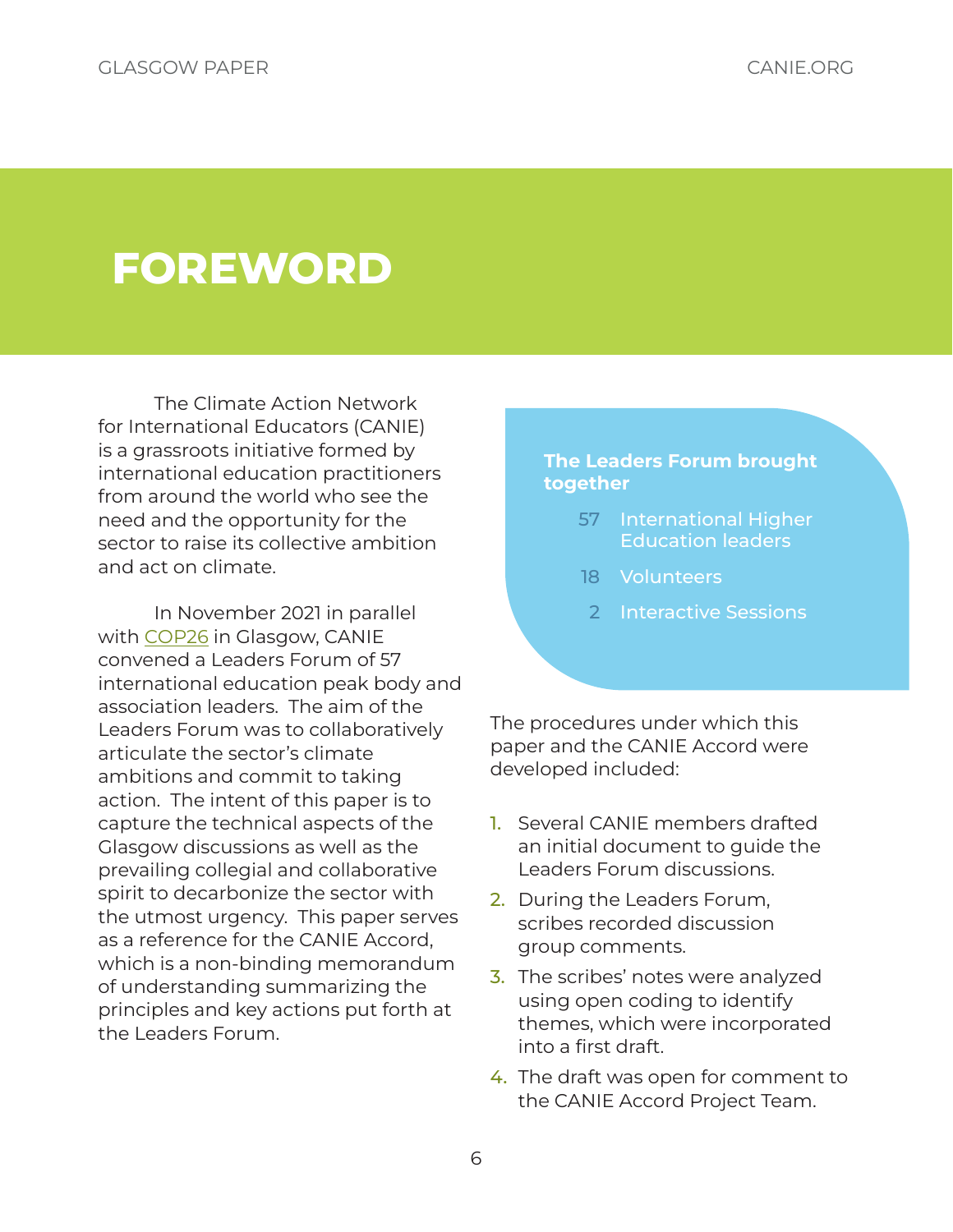- 5. The draft was revised and opened for comment to CANIE's Global Board, the CANIE Accord Expert Input Group, and CANIE's Climate Justice Working Group.
	- (a) In response to feedback, the single report was separated into two distinct documents: this paper and the CANIE Accord.
- 6. The further revised paper and the newly created CANIE Accord were open for comment to CANIE Chapter members and Leaders Forum participants before finalizing.

Attention is drawn to the groups not adequately represented in this process, which presents an obvious limitation. Future versions will address the paucity of input from students, members of Indigenous communities, researchers, and international educators in Africa, Asia, the Middle East, Latin America, and the Caribbean.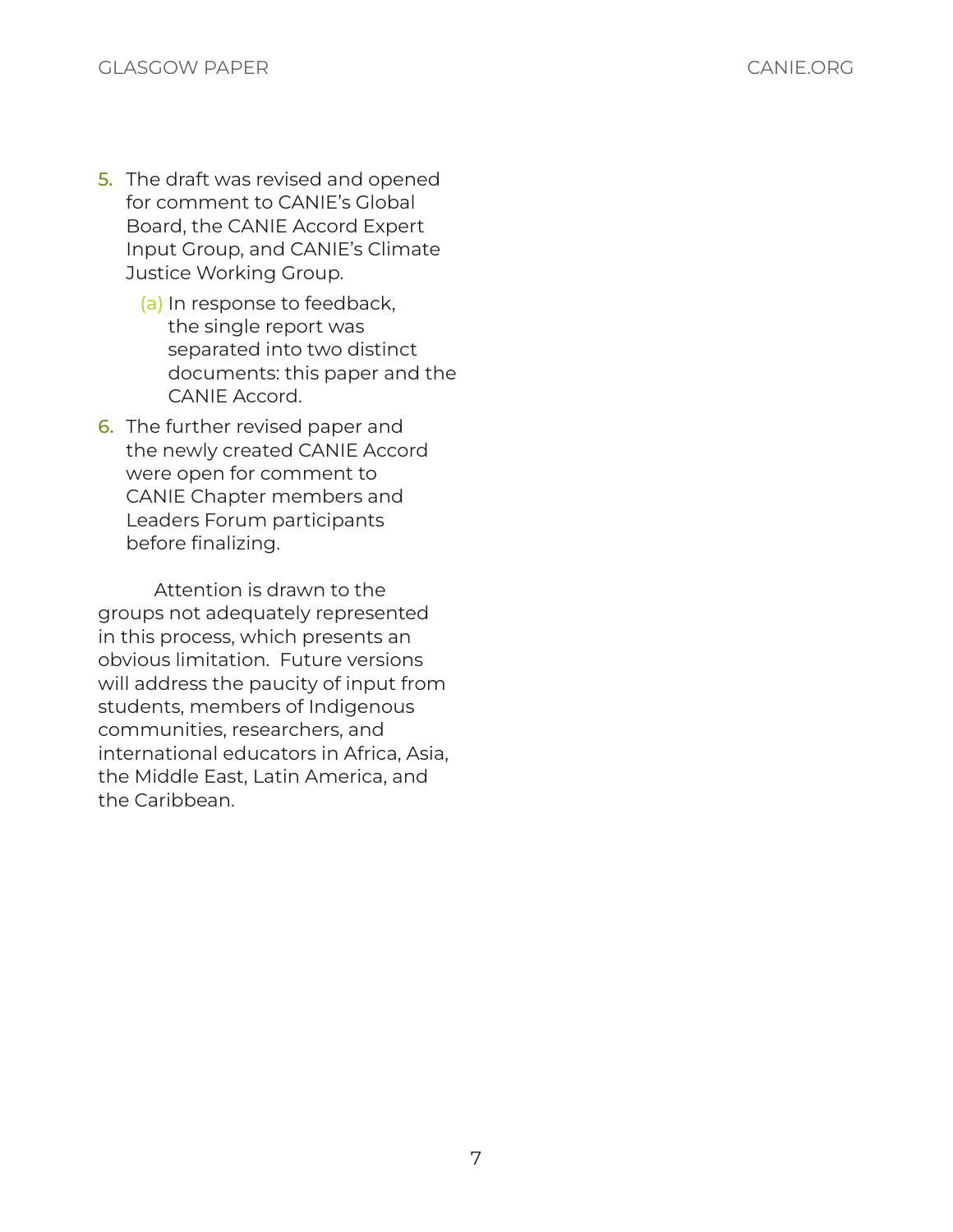# <span id="page-7-0"></span>INTRODUCTION

Internationalization in higher education is defined as "The intentional process of integrating an international, intercultural or global dimension into the purpose, functions and delivery of post-secondary education, in order to enhance the quality of education and research for all students and staff and to make a meaningful contribution to society" (de Wit et al., 2015), and this contribution to society is further enhanced through an appeal towards 'internationalization for society', shifting the focus from a more market oriented and neoliberal form of competitive international education towards a more inclusive socially responsible internationalization (Jones et al., 2021). A core purpose of the sector is to foster peace, security, and well-being by building understanding and respect among different peoples in order to transcend borders, cultures, and languages to jointly solve global problems. There is currently no greater global problem than the climate crisis. The consensus of the global scientific community is that the climate crisis is anthropogenic and poses an acute threat to all our

planet's inhabitants. We are in a "code red for humanity" (IPCC, 2021) with Black, Brown, Indigenous, and lowincome communities being impacted disproportionately (Climate Reality Project, 2021a). There is pervasive evidence that the climate crisis is exacerbating racial and socioeconomic inequalities thus undermining critical diversity, equity, and inclusion efforts at higher education institutions (HEIs) around the world.

The young people who populate our institutions, now and in the future, are alert to this threat and have taken to the streets to protest for their right to a future. It is therefore increasingly evident that we have both the responsibility and the power to take greater action to mitigate the effects of climate change. We have the power to educate – and be educated by – students on effective climate action. We have the power to lead by example, transforming our sector by finding climate-friendly ways to operate while ensuring that solutions advance justice, equity, and human rights. We are inspired and shaped by the growing demand from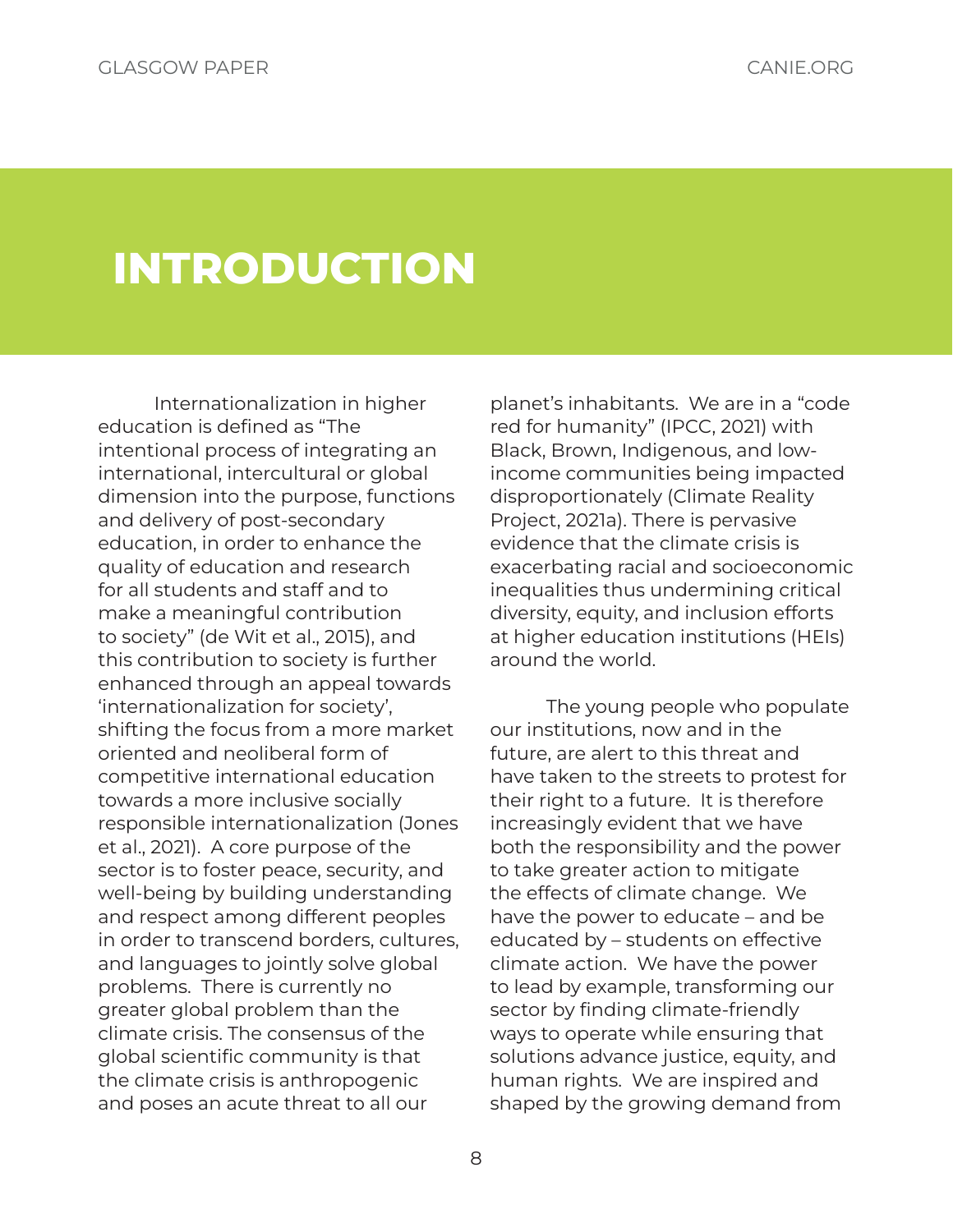students for education institutions and global education programs to centre climate action in our strategies, our programming, and our operations.

### Climate Action in the Context of Sustainable Development

In recent years, countless HEIs, governments, corporations, and others have taken up [sustainable](#page-13-0)  [development](#page-13-0) initiatives. Such efforts aim to advance social, economic, and environmental [sustainability](#page-13-1) while promoting continued development. The United Nations seventeen [sustainable development](#page-13-2)  [goals \(SDGs\)](#page-13-2) provide a framework for impacting critical global issues such as eradicating poverty (SDG1), ending hunger (SDG2), reducing inequalities (SDG5 & SDG10), and preserving life below water and on land (SDG14 & SDG15). In contrast to holistic approaches that embrace all SDGs, climate action (SDG13) is the principal subject of this paper. There are two primary reasons for this focused approach.

### Climate change multiplies the threat.

The climate crisis is a threat multiplier. That is to say, failing to address the climate crisis undermines efforts to address all other SDGs.

The Urgency. The urgency of the climate crisis requires immediate and decisive action. One of the aims of the Paris Agreement, which was adopted in 2015, was to limit global

average temperature rise to "well below 2°C above pre-industrial levels and pursu[e] efforts to limit the temperature increase to 1.5 degrees" to "significantly reduce the risks and impacts of climate change" (UNFCCC, 2015). However, since the [Paris](#page-13-3)  [Agreement](#page-13-3) was adopted, data suggest that responses to climate change have been woefully inadequate and the global temperature has already risen to 1.1 to 1.2°C (The World Meteorological Organization, 2021). Additionally, many of the identified climate change tipping points are expected to occur between 1 and 2°C (Drijfhout et al., 2015).

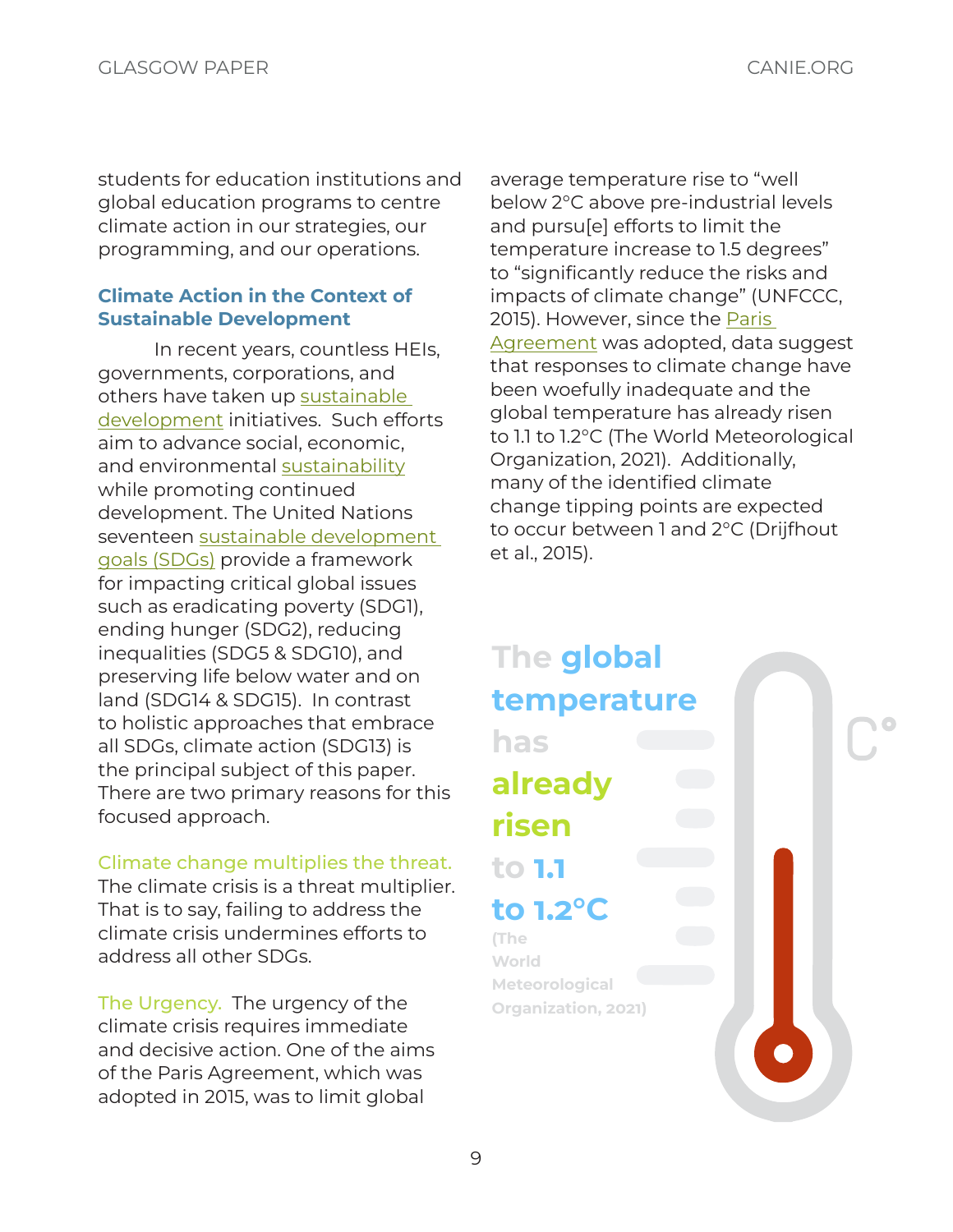#### Lessons from the COVID-19 Pandemic

The COVID-19 pandemic has demonstrated that profound changes in behavior and business models are possible. It has supercharged the sector's ingenuity resulting in increased student access, innovative remote global learning models, and programs that regenerate and restore the natural environment (Lee & Lundemo, 2021; Ponce-Taylor, 2021). The pandemic has also placed international educators at a fortuitous crossroads where we can look to the past and clearly see that returning to

the same practices would continue to jeopardize our very existence. Looking forward, however, allows us to envision a cleaner, more equitable future. The pandemic has poignantly highlighted global human interconnectedness and that now, more than ever, cultural humility (Murray-Garcia & Tervalon, 2017) and global learning are needed to address our shared challenges. International educators are poised to guide this important work.

# "The urgency of the climate crisis requires immediate and decisive action."

10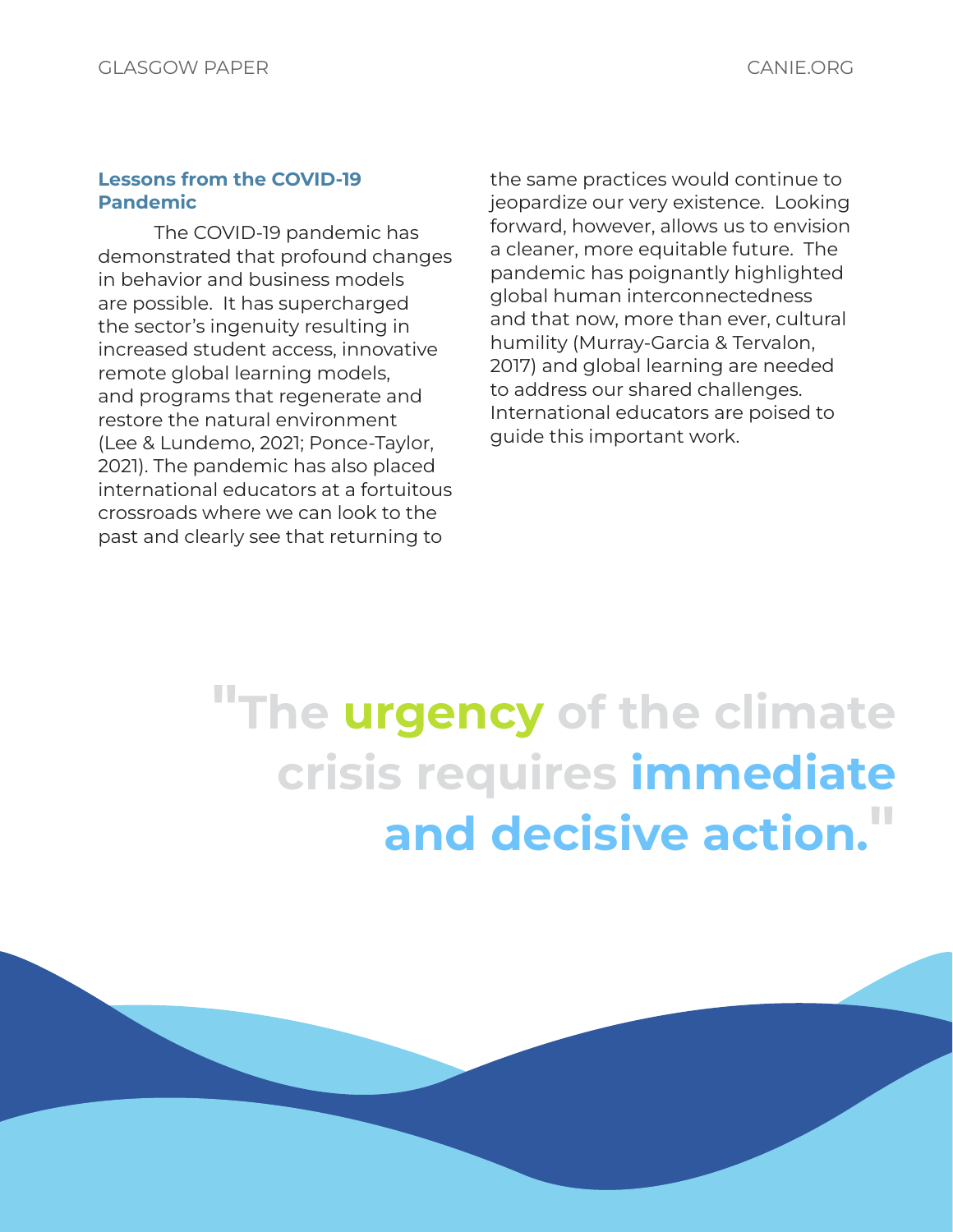### <span id="page-10-0"></span>**SCOPE**

This paper provides the background and technical details to support the CANIE Accord. The CANIE Accord presents principles to guide the sector's response to the climate crisis and a suite of actions to lower greenhouse gas ([GHG](#page-12-1)) emissions from international education activities to align the sector with the ambition of limiting global temperature rise to 1.5°C above preindustrial levels. The CANIE Accord serves as the sector's attestation to the urgency of the climate crisis and affirmation that international education leaders can become the climate leaders our students deserve and increasingly demand.

The CANIE Accord is applicable to the whole of the international education sector including, but not limited to, international units operating within higher education institutions, membership associations, international recruiters, and all other organizations and businesses operating within, or in support of, the sector. Heads of HEIs, associations, institutes, and departments are invited to sign the CANIE Accord on behalf of their institutions and units.

# HOW TO SIGN THE CANIE ACCORD? **1** Head over to [canie.org](http://canie.org) and fill<br>a cout the CANIE Accord form. 2 You will receive a draft<br>
of your organization's commitments to be posted on the CANIE website for your approval. **CANIE** ACCORI Once approved, you will receive a badge and assets to promote your

commitments to taking

climate action!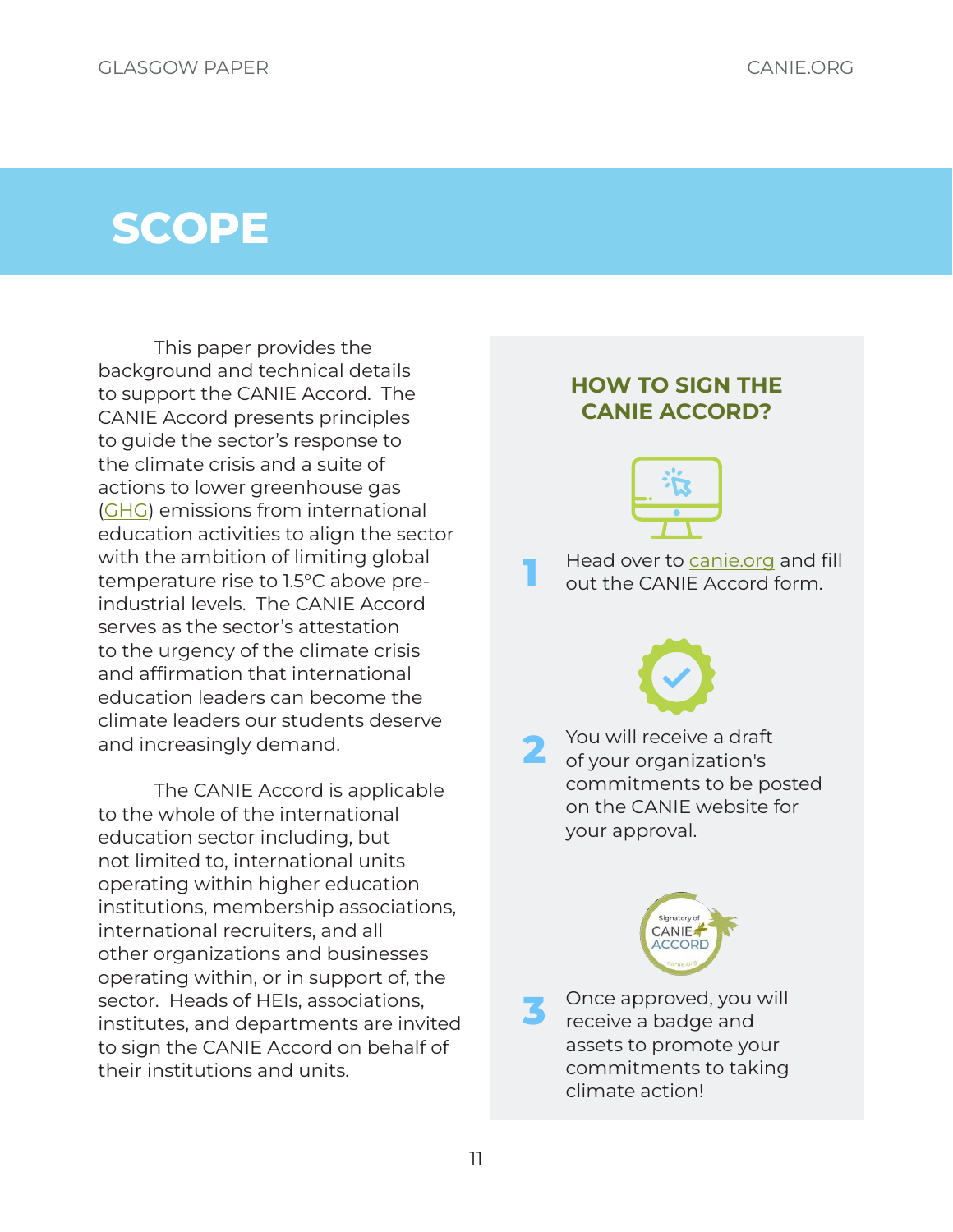# <span id="page-11-0"></span>TERMS AND DEFINITIONS

For the purposes of this document, the following terms and definitions apply.

<span id="page-11-3"></span>Carbon budget: a limit to global GHG production to no more than what can be absorbed by the planet's natural sinks $\mathrm{^{11}}$  .

Carbon footprint: "a measure of the exclusive total amount of carbon dioxide emissions that is directly and indirectly caused by an activity or is accumulated over the life stages of a product" (Wiedmann & Minx, 2008).

Carbon handprint: "the reduced amount of greenhouse gas emissions due to the use of a specific product or a service" (Grönman et al., 2020) or "the beneficial climate impact that organizations can achieve and communicate by providing products or services that reduce the carbon footprints of customers" (Grönman et al., 2019).

<span id="page-11-2"></span>Carbon offsets: paying others to sequester carbon from the atmosphere (through tactics like reforestation and renewable energy development) as a way of counteracting harmful emissions (Project Drawdown, 2021).

<span id="page-11-1"></span>Carbon insets: similar to carbon offsets, insets pay others to remove carbon from the atmosphere. The difference is that insets are coordinated with existing partners to invest in and restore the ecosystems upon which they depend, increasing resiliency and providing benefits to communities surrounding an organization's value chain.

Climate anxiety: chronic emotional distress induced by global warmingrelated events that stems from the growing awareness of direct and indirect environmental impacts on individual lives (Campbell et al., 2021).

Climate change: pollution from burning fossil fuels that is warming our planet and throwing natural systems out of balance (Climate Reality Project, n.d.).

Climate change tipping point: "a critical threshold beyond which a system reorganizes, often abruptly and/or irreversibly" (IPCC, 2021)

Currently, natural sinks sequester 41% of global emissions leaving 59% of emissions in the atmosphere (Drawdown, 2020a) meaning any budget has already been exceeded.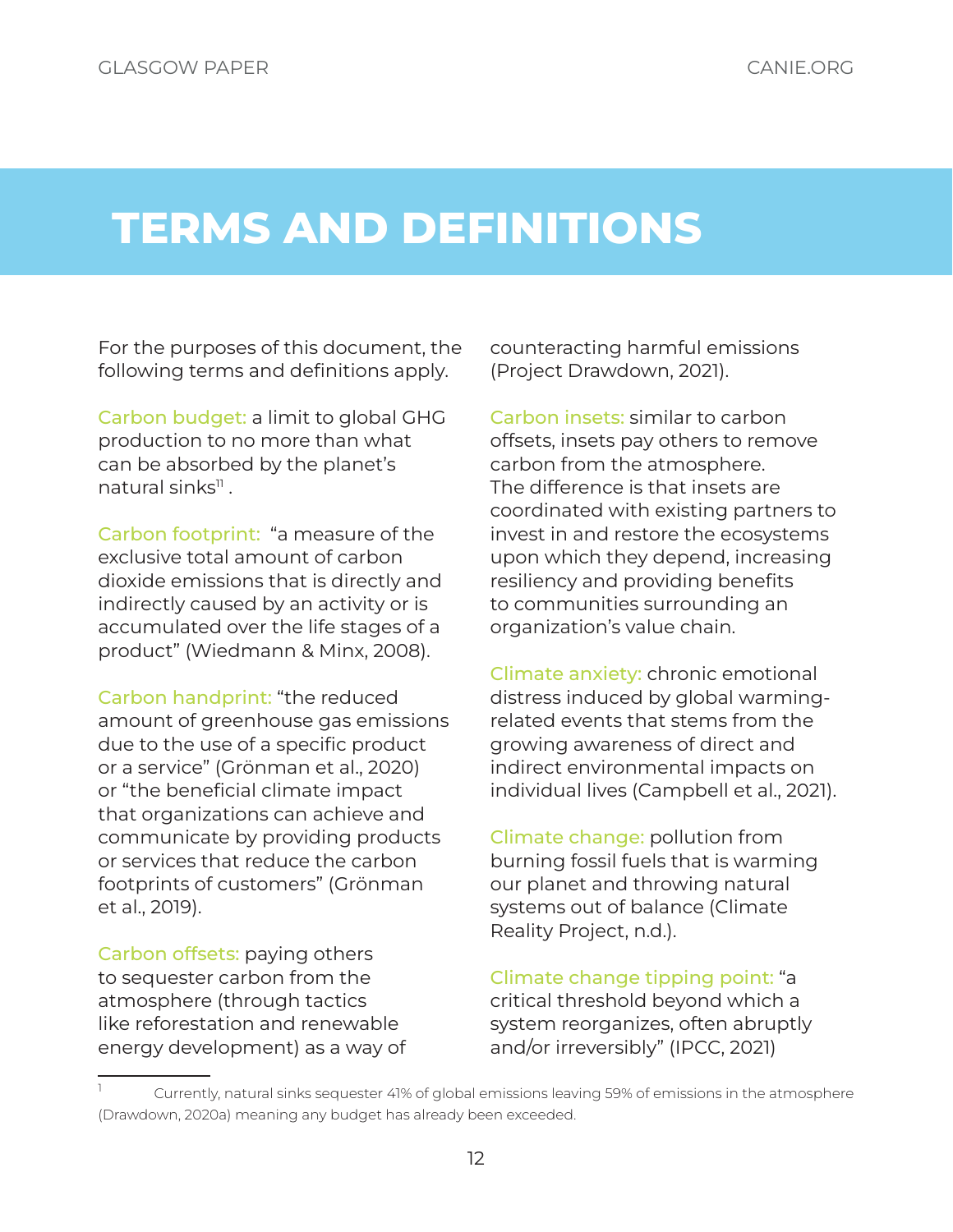or when a climate system has been pushed to its point of no return, leading to major changes in the system that we are unlikely to ever undo.

Climate crisis: the devastating consequences of climate change.

<span id="page-12-0"></span>COP26: 26th session of the United Nations Framework Convention on Climate Change Conference of the Parties to the Convention.

Feedback loops: processes that make the impacts of key climate factors stronger or weaker, starting a cyclical chain reaction that repeats again and again (Climate Reality Project, n.d.).

<span id="page-12-1"></span>Greenhouse gas (GHG): The GHGs defined in the Kyoto Protocol (1997) are Carbon dioxide (CO $_2$ ), Methane (CH4), Nitrous oxide (N2O), Hydrofluorocarbons (HFCs), Perfluorocarbons (PFCs), and Sulphur hexafluoride (SF6). When released, these gases warm the planet by creating an effect similar to that of a greenhouse.

Greenhouse gas emissions: the release or discharge of GHGs into the atmosphere.

### <span id="page-12-2"></span>Greenhouse gas equivalent (GHGe):

the result of a calculation meant to translate GHG emissions into concrete terms such as a number of trees planted.

Greenhouse gas sink: sinks remove GHGs from the atmosphere. Earth's natural sinks include soil, mangroves, salt marshes, and seagrass meadows.

Greenhouse gas scopes: a GHG accounting and reporting concept to help delineate direct and indirect emission sources, improve transparency, and provide utility for different types of organizations (World Business Council for Sustainable Development & World Resources Institute, 2004)

Scope 1: the category for GHG emissions from sources that are owned or controlled by an organization. For example, emissions from combustion in owned or controlled boilers, furnaces, vehicles, etc.

Scope 2: the category for GHG emissions from the generation of purchased electricity consumed by the organization. Purchased electricity is generated off-site and purchased or otherwise brought into the organizational boundary.

Scope 3: the category for GHG emissions that are a consequence of the activities of an organization, but occur from sources not owned or controlled by the company.

#### <span id="page-12-3"></span>Internationalization at home

(IaH): "the purposeful integration of international and intercultural dimensions into the formal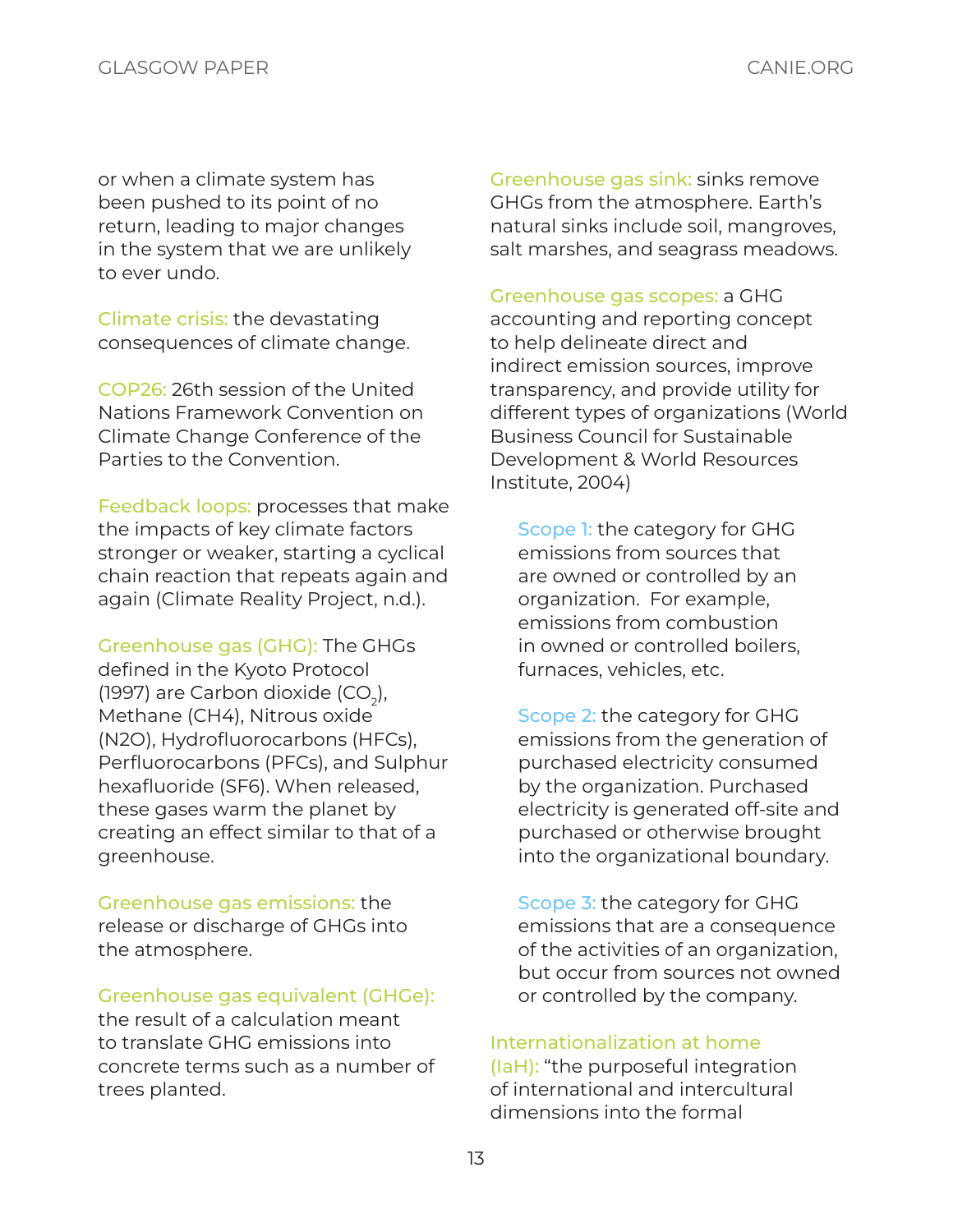and informal curriculum for all students within domestic learning environments" (Beelen & Jones, 2015).

<span id="page-13-5"></span>Nature-based solutions: projects that manage, protect, and restore ecosystems (Girardin, et al., 2021).

Net Zero: also known as 'carbon neutral', net zero is when the amount of GHG emitted by an entity is equal to the GHG removed by that entity $^{22}$  .

<span id="page-13-3"></span>Paris Agreement: a legally binding international treaty on climate change. It was adopted by 196 Parties at COP21 in Paris, on 12 December 2015 and entered into force on 4 November 2016.

Regenerativity: actively conserving and enhancing the natural environment and the well-being of the people who depend on it (Lee & Lundemo, 2021).

Science-based targets: measurable, actionable, and time-bound objectives, based on the best available science, that allow actors to align with Earth's limits and societal sustainability goals (SBTi, nd).

<span id="page-13-1"></span>Sustainability: the long-term maintenance and enhancement of human well-being within finite planetary resources.

### <span id="page-13-0"></span>Sustainable development:

"development that meets the needs of the present without compromising the ability of future generations to meet their own needs" (United Nations Brundtland Commission, 1987).

### <span id="page-13-2"></span>Sustainable development goals

(SDGs): seventeen goals, which were adopted by all United Nations Member States in 2015, that represent a set of priorities to guide all countries in tackling the world's most pressing challenges.

<span id="page-13-4"></span>Transnational education: "all types of higher education study programmes, or sets of courses of study, or educational services (including those of distance education) in which the learners are located in a country different from the one where the awarding institution is based" (UNESCO, 2002).

<sup>&</sup>lt;sup>2</sup> CANIE encourages international educators to prioritize decarbonization rather than achieving net zero through carbon credit projects, which may perpetuate the dangerous status quo.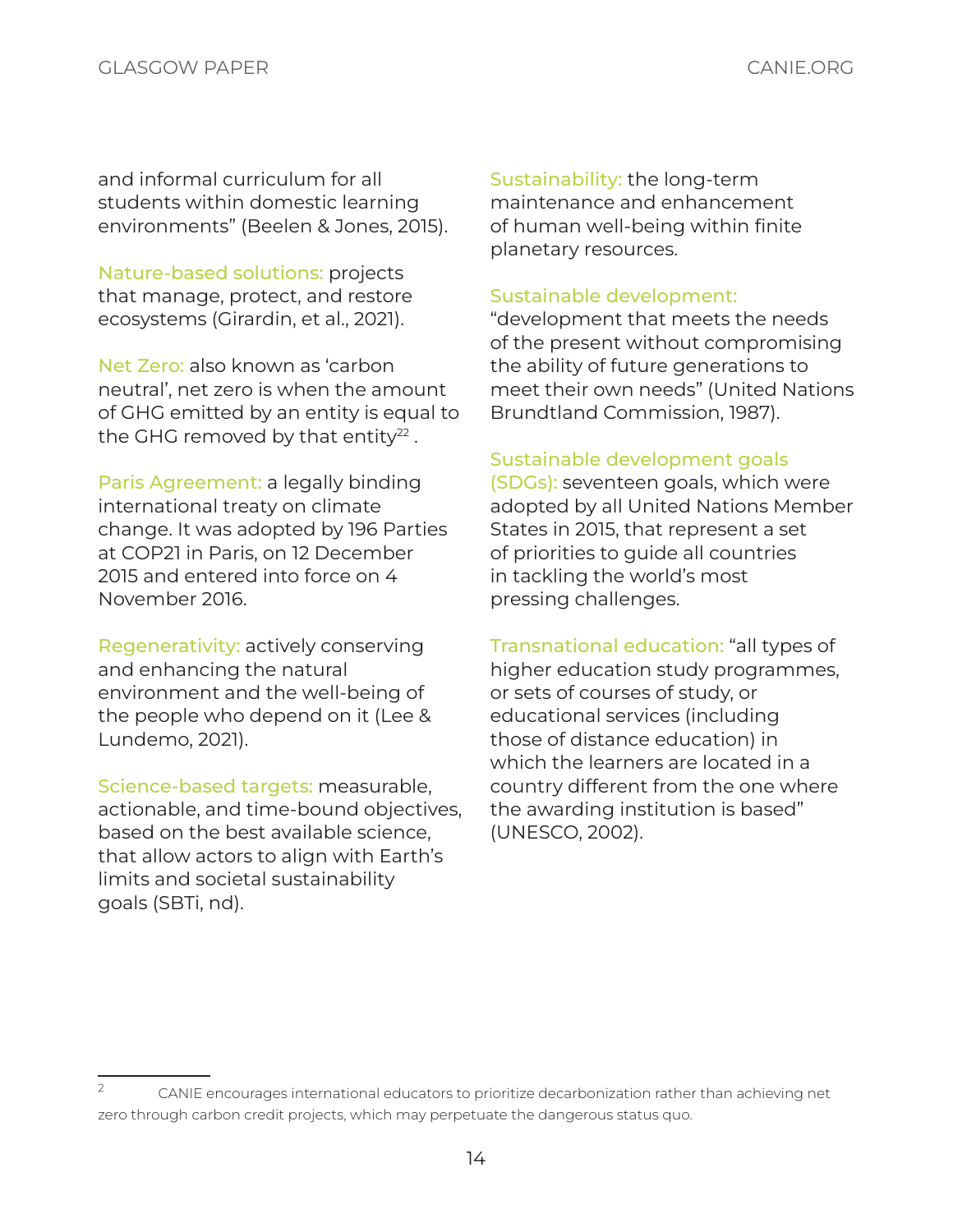# <span id="page-14-0"></span>ABBREVIATED TERMS

- CANIE Climate Action Network of International Educators
	- CO<sub>2</sub> Carbon Dioxide
	- COP Conference of the Parties
	- GHG Greenhouse Gas
- GHGe Greenhouse Gas Equivalents
	- HEI Higher Education Institution
	- IE International Education
	- IPCC Intergovernmental Panel on Climate Change
	- SDG Sustainable Development Goal
	- TNE Transnational Education
	- UN United Nations
- UNFCCC United Nations Framework Convention on Climate Change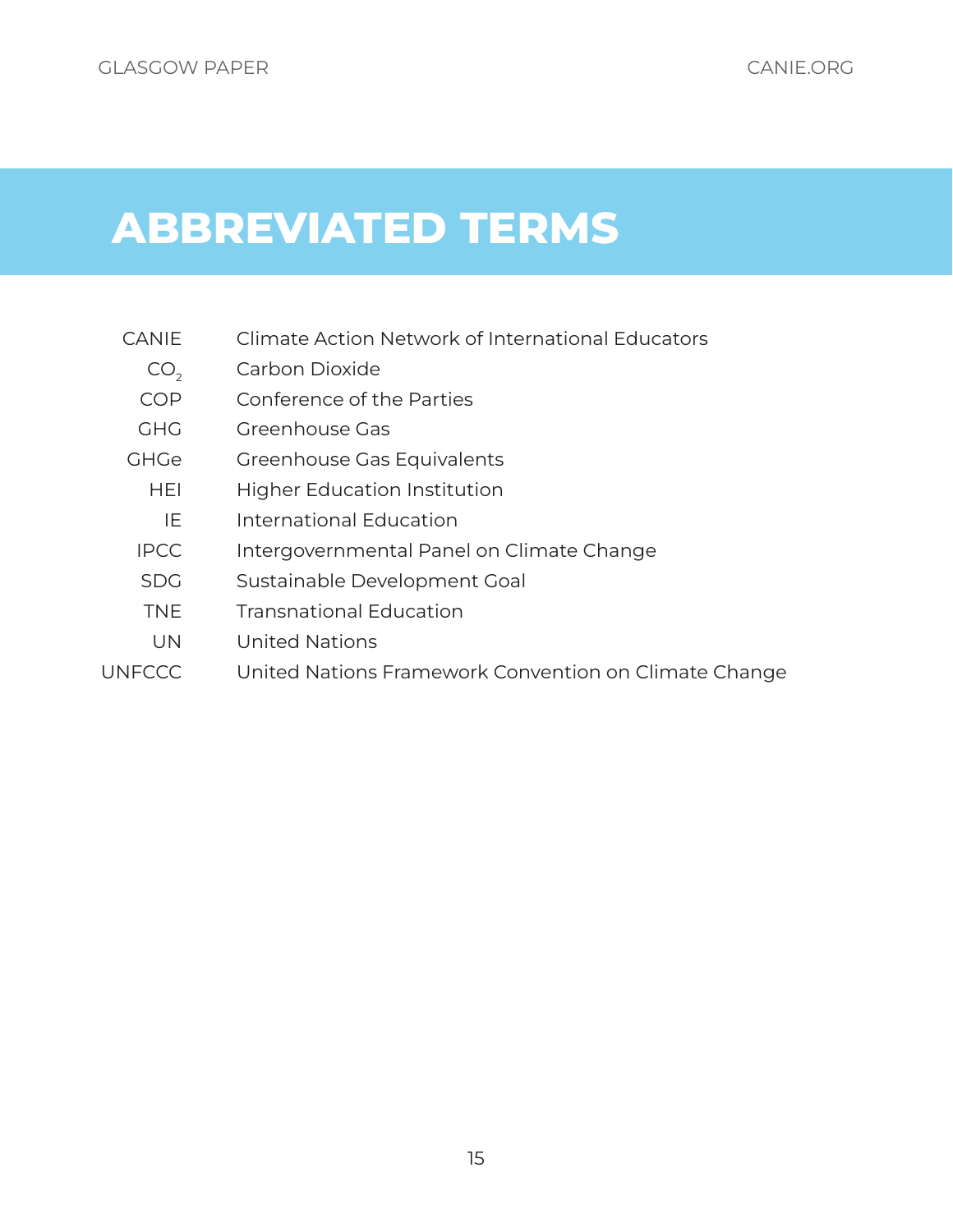### <span id="page-15-0"></span>PRINCIPLES OF CLIMATE ACTION IN INTERNATIONAL EDUCATION

Recognizing that the climate crisis poses an acute threat to the economy, nature, and society, each Signatory to the CANIE Accord commits to actionable steps to combat global temperature rise in the context of their unique circumstances. While each Signatory's committed actions vary, all are informed by the principles defined in Article 3 of the CANIE Accord.



### Principle 1: Take Immediate Action

Through our policies and practices, international education leaders and practitioners must take immediate individual and collective action to reduce emissions and mitigate negative impacts of our activities through, for example, influencing organizational vision, strategies, policies, and portfolios to align with the global ambition of net zero.



Principle 2: Collaborate, Innovate, and Educate

It is necessary to collaborate and innovate globally to build climate education within the sector to reduce our emissions while supporting the development of students' global learning outcomes and their understanding of, and action on, climate issues.



Principle 3: Develop Climate Solutions that Advance Social **Justice** 

Our commitment to justice, equity, and human rights compels us to develop climate solutions that aim to advance individual and collective wellbeing and reduce inequalities and deprivations.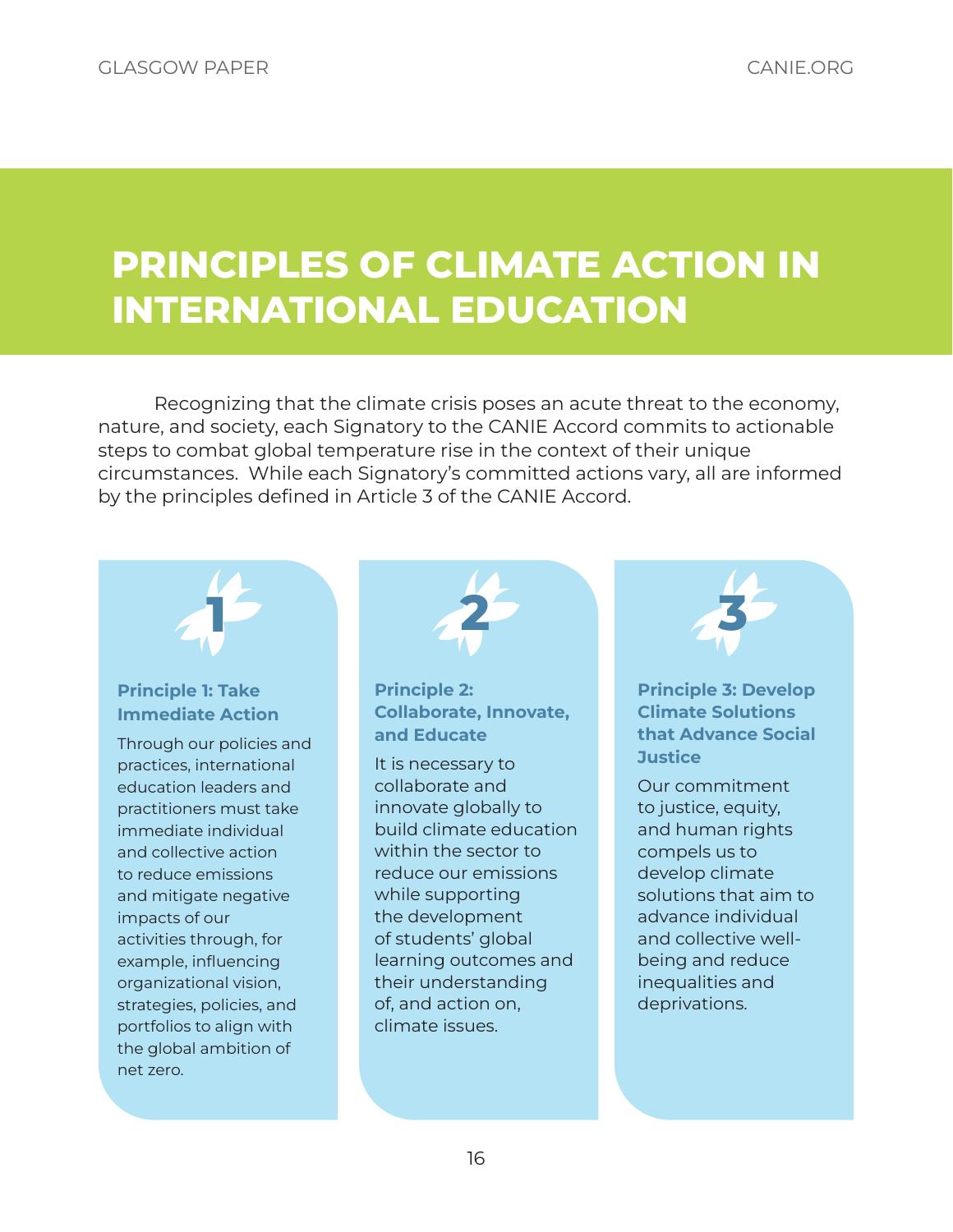### <span id="page-16-0"></span>LEADERSHIP AND INFLUENCING

International educators are uniquely positioned to lead on climate. Prior to the pandemic, we were not alone in producing planet-warming emissions through activities such as traveling to enormous international conferences or by using polluting energy to light, heat, and cool our offices. However, we are unique in that international travel (which, to date, has been dominated by carbon-intensive flying) has been a prerequisite to the outcomes we aim to achieve in our students. Because we control the programs and activities we create for our students, we also control their associated climate impacts. The nature of our work gives us the power to meaningfully reduce our GHG emissions, which positions us to take the important, albeit uncomfortable, initial steps to lead. In doing so, we will ensure the resilience of our sector by meeting the rapidly changing expectations of our students (THE Student Pulse, 2021) and we will serve as a model for others as they decarbonize.

International education units often operate within the broader

context of a HEI or other organizations. Consequently, to successfully decarbonize we must leverage our influence to embed climate action in organizational-level missions and strategies, build it into policies and frameworks, and ensure it is adopted into all official strategic documents. Recognizing that the level of influence of individual international educators and their units varies greatly across institutions, forming alliances with other units may be necessary.

### Aligning Resources with Student Decision Factors

Leaders Forum participants indicated that their greatest barriers to climate action were not lack of interest, knowledge, or organizational support but rather insufficient staff time (61%) and funding (55%) (Lamont, 2021). Yet, data show that student expectations are rapidly shifting and climate action and sustainability are increasingly influential in their decision making. For example, a 2021 Times Higher Education Student Pulse survey revealed that 71% of respondents had assessed their preferred university's overall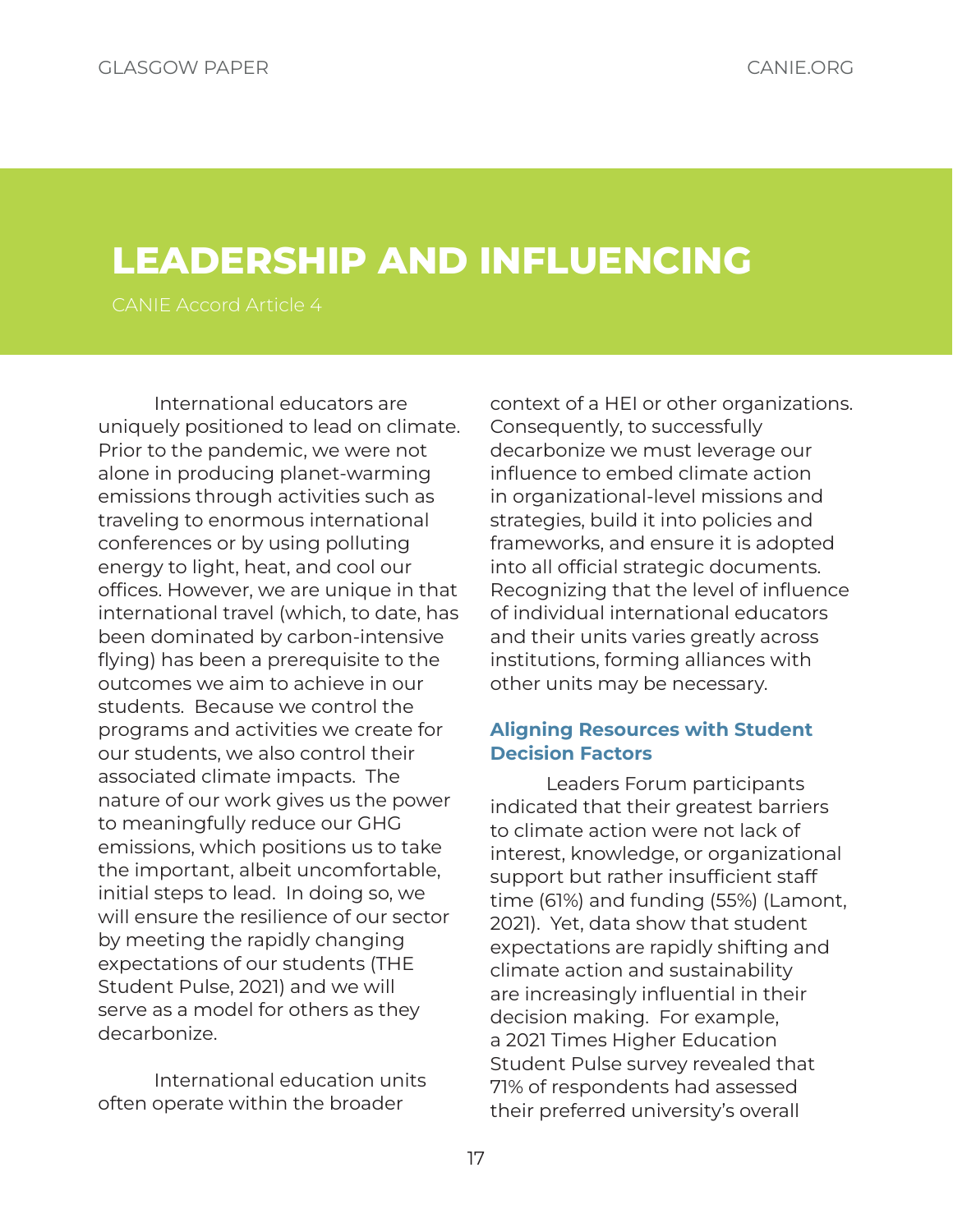commitment to, and reputation for, sustainability (THE Student Pulse, 2021). Moreover, 9% of respondents indicated that an institution's commitment to, and reputation for, sustainability was the single most important factor in determining where to apply. Of the various factors rated, graduate employability also came in at 9% as the most important. The results of this survey, among others, clearly demonstrate the need for HEIs to realign budgets with student decision factors.

### Climate Action Reporting

Publicly reporting decarbonization targets, timelines, strategies, and progress is integral to climate leadership and has farreaching benefits. Not only does transparent public reporting establish the sector as serious about leading on climate, it helps others understand the significant and disproportionate risks of inaction as well as the opportunities that come with meeting the challenge. Public reporting is an important tool in holding ourselves accountable and makes students, parents, partners, policy makers, and others aware of our priorities, which will weigh in their decisions to engage with us.

### Magnitude of the Challenge

It is important to acknowledge, and prepare for, the inevitable difficulties of leading monumental change. Decarbonizing the sector is likely the greatest challenge we will face in our lifetimes and we ought to

### "Because we control the programs and activities we create for our students, we also control their associated CLIMATE IMPACTS"

expect resistance. We would be wise to prepare to lead frank conversations about shifting priorities. We will need to remind our colleagues, and ourselves, that the financial models that served us in the past must be reevaluated for a planet in crisis.

There exists an untapped economy of scale of internationally mobile students with potential influence extending far beyond higher education. For example, even after a 27% decrease due to the pandemic, international students in the U.S.A. contributed \$28.4 billion USD to the economy in the 2020/2021 academic year (NAFSA, 2021). Because air travel is a defining characteristic of international education – and we would like the number of international students to increase rather than decrease – the sector ought to leverage our influence to put pressure on airlines to lower emissions.

Leadership and influencing actions are defined in Article 4 of the CANIE Accord.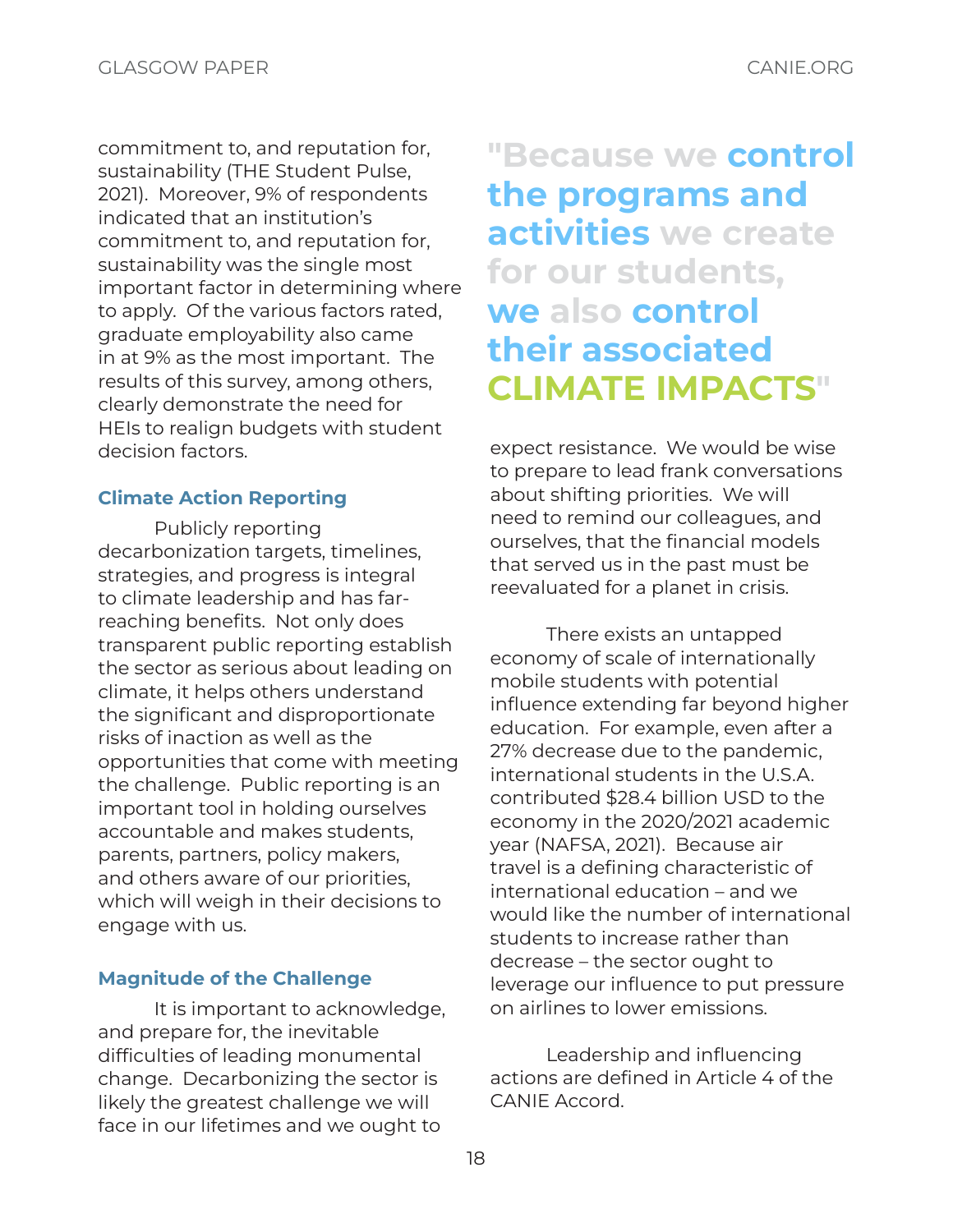### <span id="page-18-0"></span>EMISSIONS ACCOUNTING AND REDUCTIONS

Immediate, systematic, and permanent reductions of GHG emissions are required to bring the sector in alignment with the global aim of keeping temperature rise below 1.5°C. Emissions from all international education operations and activities should be incorporated in emissions reporting inclusive of business travel and student travel – both related to academic programs and personal. International student non-program related travel, such as touristic visits and holidays, is a consequence of being outside their home country and, therefore, would not take place otherwise. For this reason, emissions from student personal travel are the

result of international education activity and should be included in IE GHG accounting. The same holds true for emissions from travel from visits from students' family and friends. International educators should also account for differences in personal energy consumption while abroad compared to likely consumption at home (Shields, 2019).

A four-step approach to creating an organization-specific climate action plan could include 1) establishing a baseline year, 2) setting science-based targets, 3) determining GHG measuring methods, and 4) identifying the role of verified carbon

### Four-step approach to creating an organization-specific climate action plan

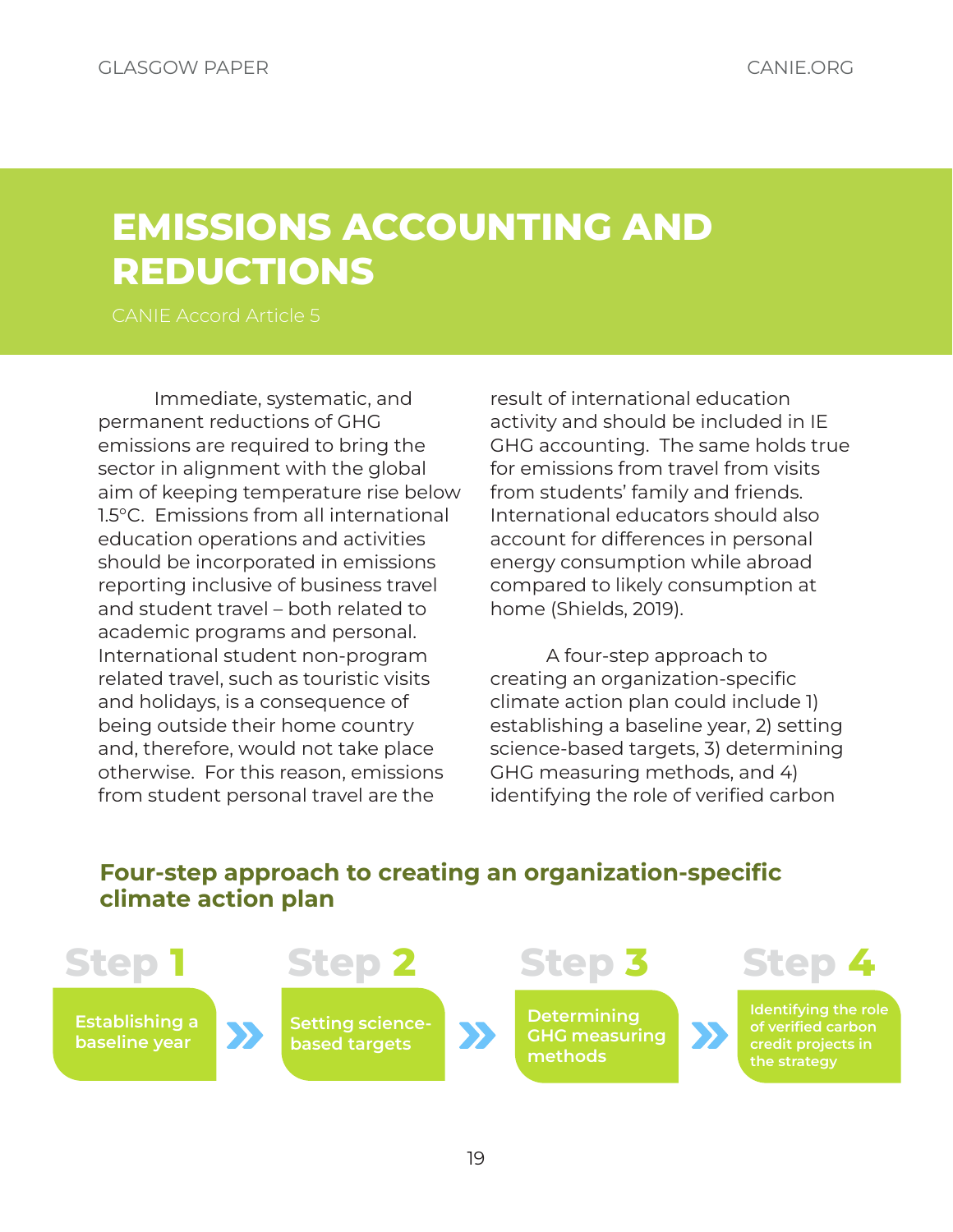credit projects in the strategy. While determining a comprehensive strategy may take time, it is critical that international educators undertake rapid emission reductions immediately, not as a final step to the planning process.

### Establish a Baseline Year

Measuring and reporting GHG emissions should occur regularly, preferably on an annual basis. The academic year, fiscal year, or calendar year may be most appropriate in different organizational contexts. International units operating within a broader organizational structure should select the term that coincides with established timelines, as appropriate. The baseline year should represent peak emissions and serve as a reference point to demonstrate progress. Historical emission reductions (those prior to the baseline year) should not be included in reduction reporting.

### Set Science-Based Targets

Decarbonization targets are considered to be "science-based" if they align with what the latest climate science deems necessary to meet the goals of the Paris Agreement (see SBTi and the latest from the IPCC). In all cases, targets shall represent a progression beyond the baseline year and reflect the highest possible

ambition and shortest possible time frame.

Examples of science-based targets are illustrated in Figure 1 ([see next page\)](#page-20-0). Achieving net zero by 2030 requires GHG emissions reductions of at least 25% every year. Achieving net zero by 2035 requires reductions of 16% every year. Achieving net zero by 2040 requires reductions of 12% every year. In all examples, the reductions required in the initial years are the largest.

### Determine Methods of Measuring Greenhouse Gas Emissions

Numerous GHG calculators (or 'carbon footprint calculators') are available online at no cost. Organizations that have developed calculators include the [Greenhouse Gas Proto](https://ghgprotocol.org/ghg-emissions-calculation-tool)[col](https://ghgprotocol.org/ghg-emissions-calculation-tool), [Carbon Independent](https://www.carbonindependent.org), [Atmosfair,](https://www.atmosfair.de/en/standards/emissions_calculation/) and others. A simple internet search will yield many more results. When selecting, or developing, a calculator to measure emissions, international educators at HEIs and others who are part of broader organizations, should consult with their colleagues in sustainability offices and facilities units to ensure their data is formulated in a manner that supports organizational reporting. At the time of this writing, a CANIE project is underway to develop guidance for IE emissions calculations at the program level.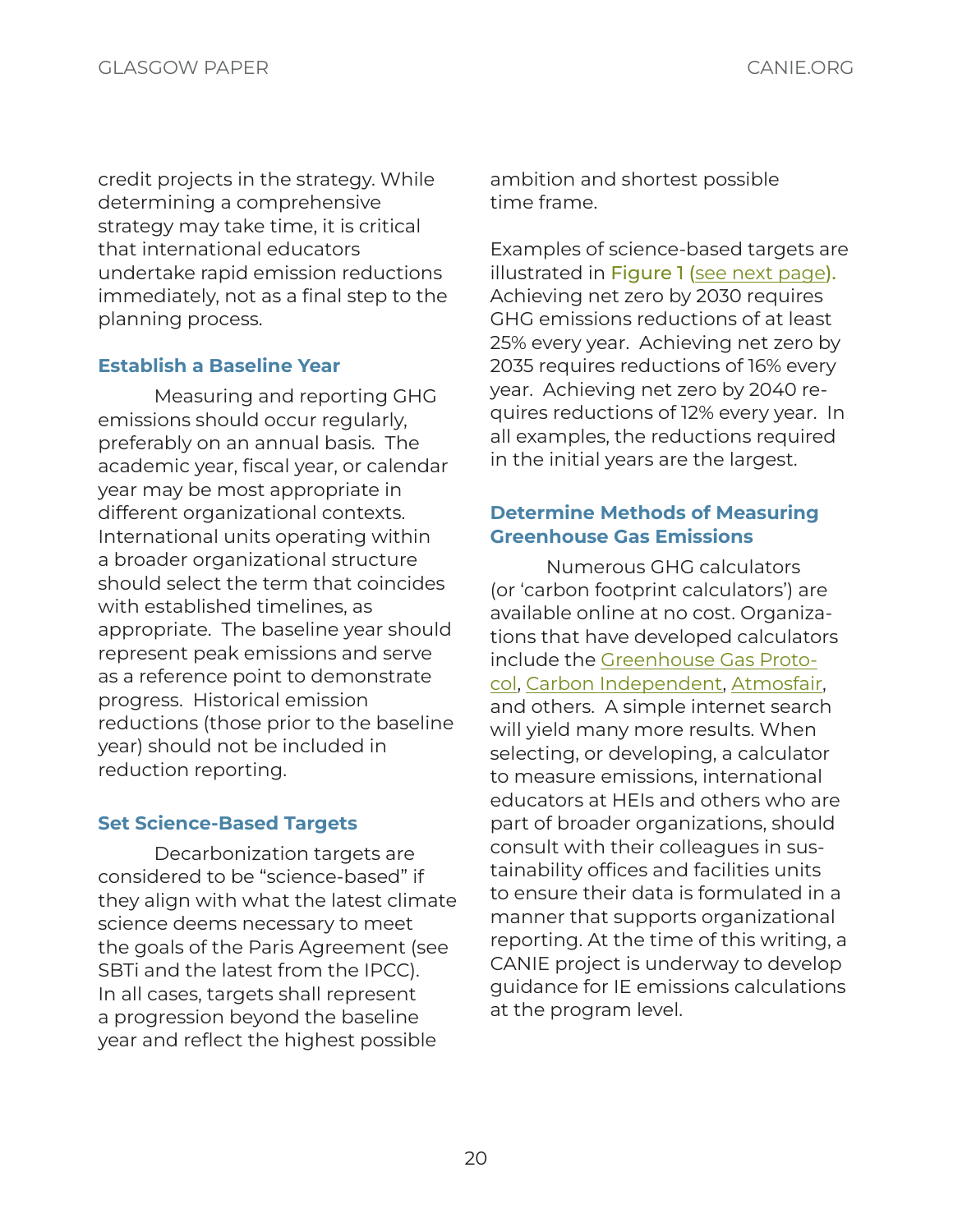<span id="page-20-0"></span>

### Figure 1

*Achieving Net Zero by 2030, 2035, or 2040.*

### Carefully Determine the Role of Verified Carbon Credit Projects

Climate action plans should focus on permanently reducing emissions today and reaching near-term decarbonization targets. However, climate action plans often include financing carbon credit projects (via [insetting](#page-11-1) and/ or [offsetting](#page-11-2)) with the aim of counterbalancing continued emissions. Importantly, carbon credit projects should be carefully vetted and

should never be used as a substitute for decarbonization measures nor as justification for delaying emissions reductions (Exponential Roadmap Initiative, Race to Zero, & SME Climate HUB, 2020). As indicated by Project Drawdown (2021), "When companies delay or offset feasible emissions reductions, they are inadvertently contributing to an extractive economy that has disproportionately put people at risk based on race, age, gender,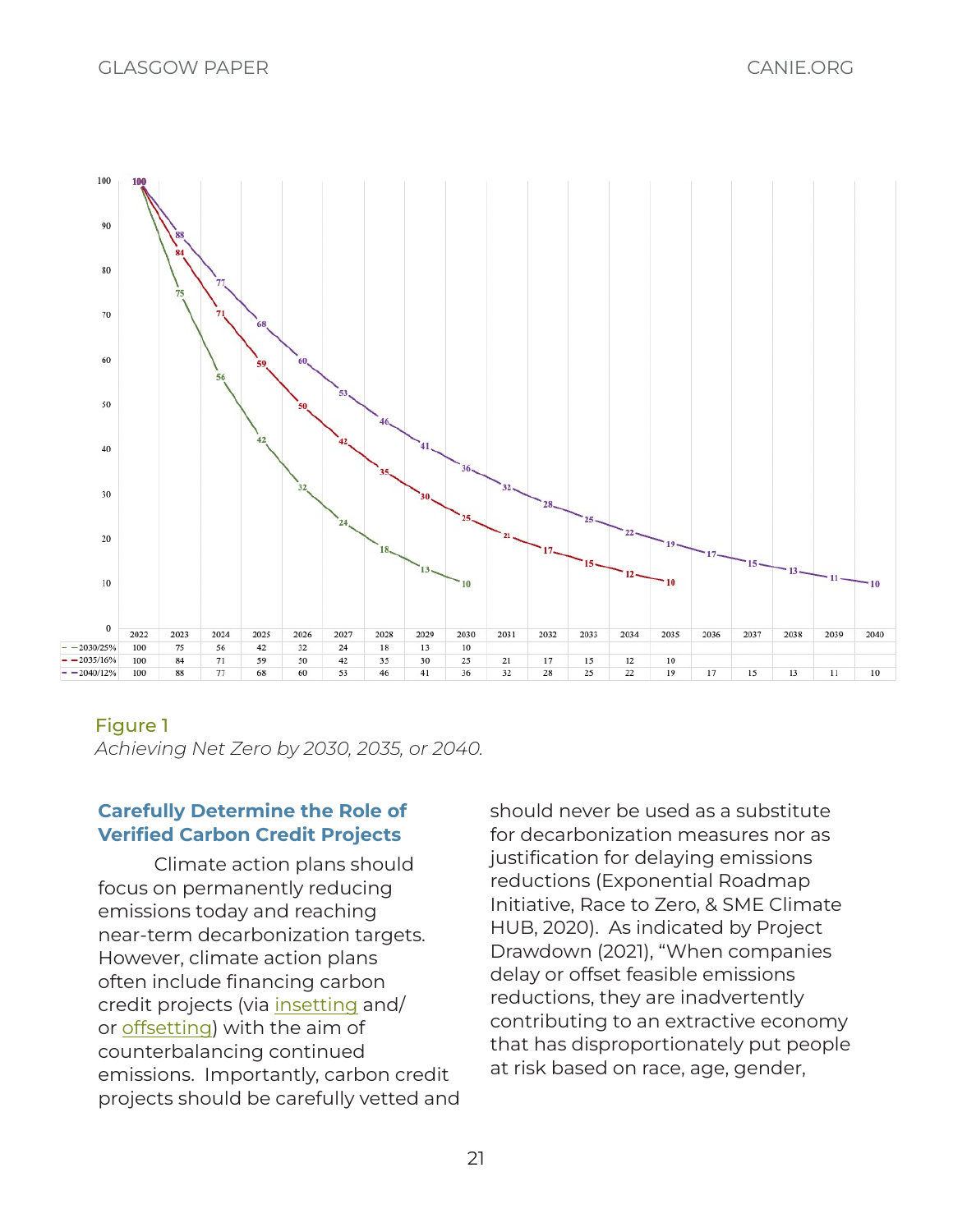location, economic standing, and other social categorizations."

Carbon credit projects should be verifiable, additional, and permanent. To determine if the project removes additional GHG emissions, it may be useful to ask, "Would these emissions reductions have taken place without the project?" (Project Drawdown, 2021). For example, replacing gas stoves, which leak methane, with electric stoves would immediately and permanently reduce emissions. While tempting, do not invest in unproven technology or future promises. Instead, choose to remove emissions today and permanently. Also consider that carbon credit projects within your local community are more easily monitored and verified than those taking place farther away.

Tree planting has become common in offsetting schemes. However, critiques of planting trees include the time it takes for them to sequester GHGs, issues around displacement of local communities and wildlife, the appropriateness of the type of tree planted, the increased frequency and intensity of wildfires, and many others. For example, the [GHGe](#page-12-2) of driving a standard passenger vehicle for one year would take more than 76 saplings ten years to sequester (US EPA, 2015). This assumes that all 76 saplings survive the 10 years and

they contribute to the well-being of the land, plants, animals, and humans in the area. International educators are strongly cautioned to closely examine prospective carbon credit projects and evaluate them regularly as best practices evolve.

Carefully selected and verified carbon credit projects may be employed in tandem with reducing emissions. Projects may account for a larger than ideal percentage of baseline year emissions early in a plan then taper in later years as emissions decline. In other words, there should be an inverse relationship between GHG emissions and the emissions accounted for in carbon credit projects. Ultimately, it will likely be impossible to mitigate all emissions from international education activities and residual emissions may be balanced with high-quality carbon credit projects. [Figure 1](#page-20-0) assumes residual emissions of no more than 10% of the baseline year.

Emissions accounting and reduction actions are defined in Article 5 of the CANIE Accord.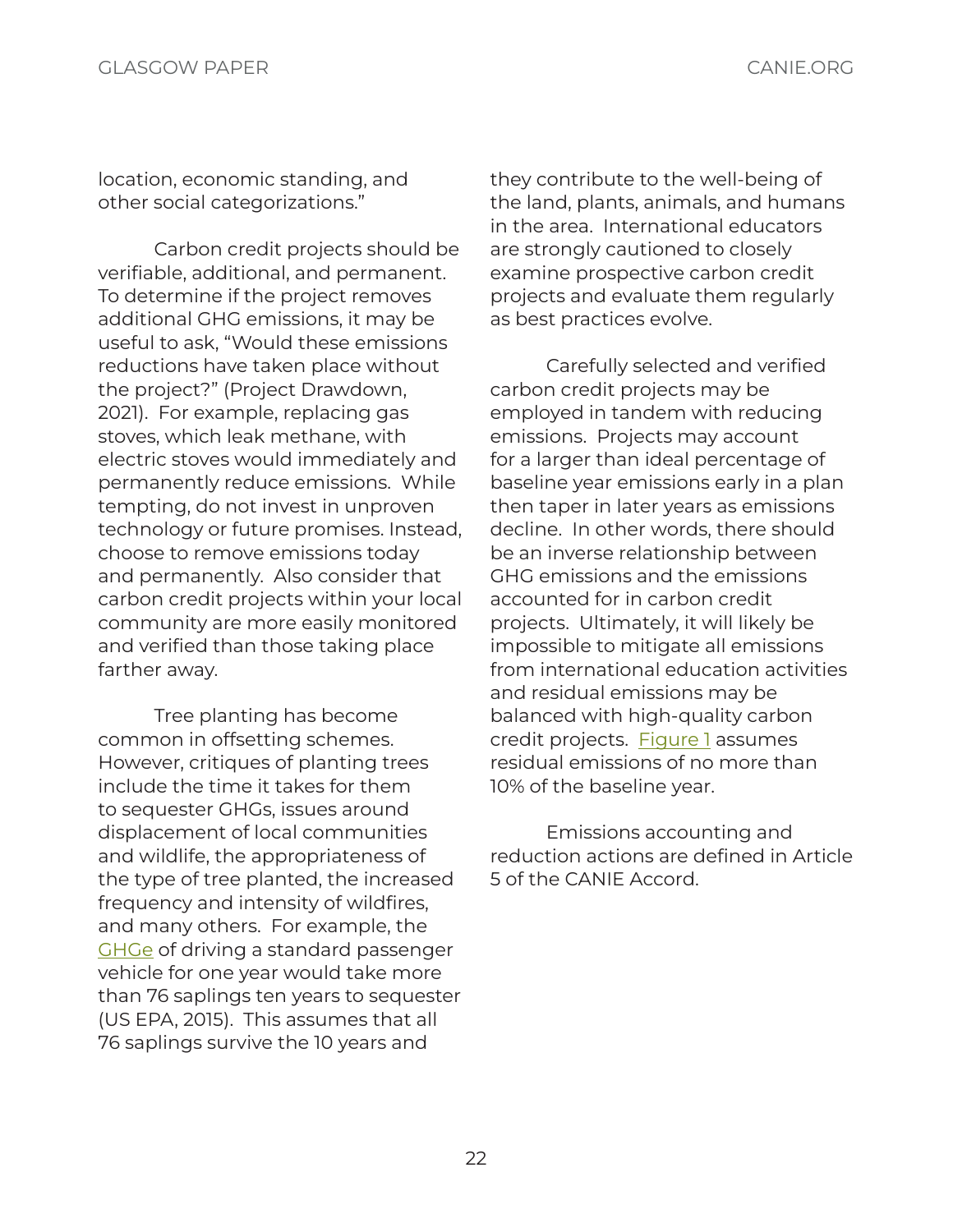# <span id="page-22-0"></span>**TRAVEL**

Transportation accounts for approximately 14% of global GHG emissions with air travel responsible for approximately 2.5% (Project Drawdown, 2020a). At present, this appears relatively low compared to other industries such as food, agriculture, and land use, which stands at approximately 24%. However, emissions from air travel are projected to grow sharply with the expansion of low-cost airlines (Pidcock & Yeo, 2016) and post-COVID "revenge travel" (Associated Press, 2021). Consequently, if the aviation industry meets its emissions targets, it would consume 12% of the global "[carbon budget"](#page-11-3) by midcentury. If it fails to reach its targets, its share could be as high as 27%. (Pidcock & Yeo, 2016). Prior to the pandemic, research suggested that emissions from international degree seeking student mobility were comparable to those of Croatia or Tunisia and projected to increase at a greater rate than global GHG emissions (Shields, 2019). While additional research is needed in this area, it can be assumed that the emissions from all student travel, and related international education

business travel, is significantly higher than the sample examined by Shields. Until the introduction of sustainable aviation fuels, reducing emissions from air travel represents the sector's greatest opportunity for meaningful climate action.

Degree-seeking international students represent a major segment of the IE sector so we can assume that their travel accounts for a significant portion of the sector's overall emissions. Consequently, to continue making valuable contributions to society through internationalization, it is imperative that we find ways to reduce emissions from travel without reducing student mobility. Prioritizing high-impact travel and lower-carbon means of travel will be key to reaching our science-based targets.

#### High-impact Travel

Evidence of the societal benefits of international education abound. However, we currently lack data on the climate impacts, both positive and negative, of the sector as a whole. The concept of the carbon handprint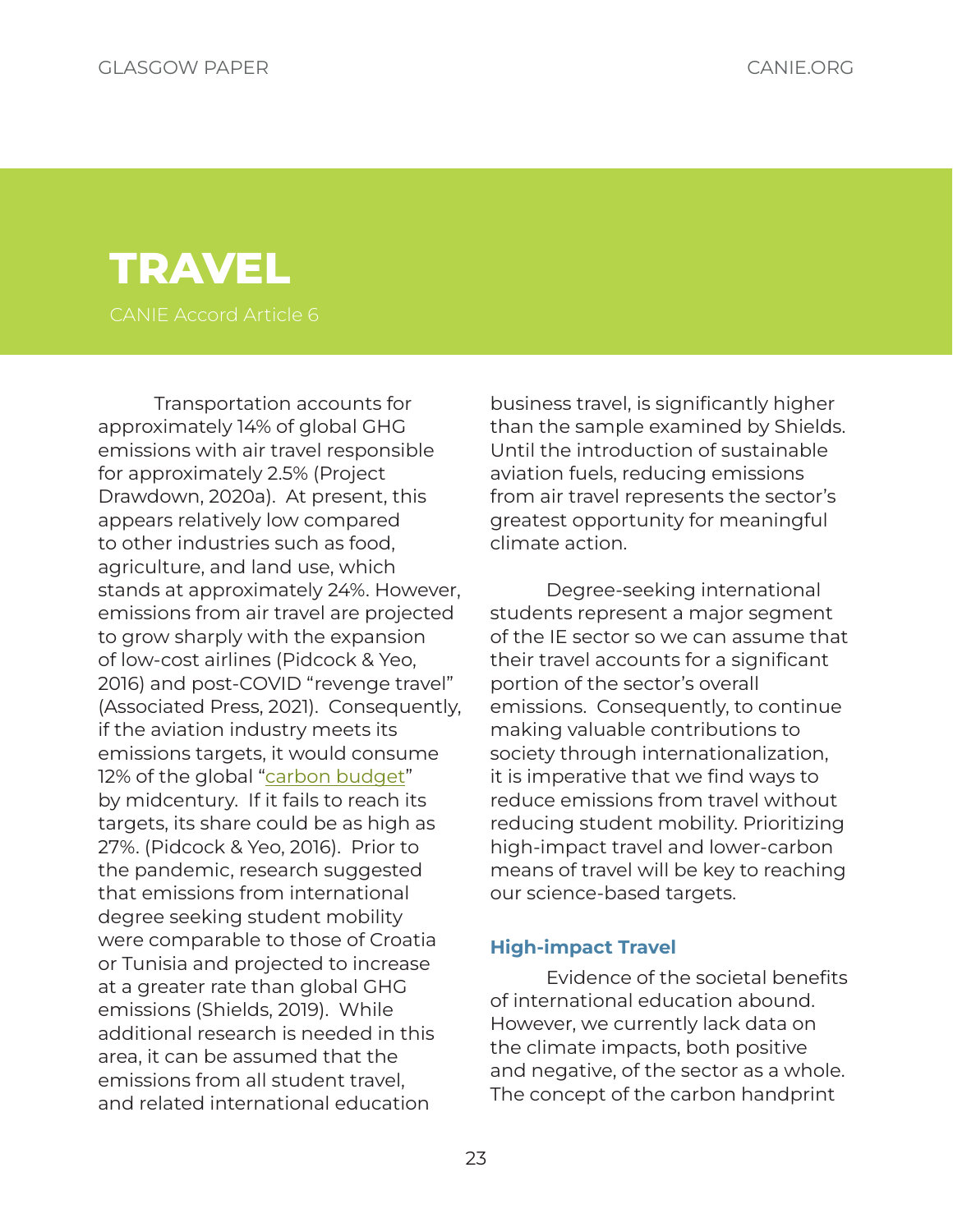is helpful when considering the impacts of IE. Where the footprint is a measure of negative climate impact, the handprint is a measure of positive climate impact. The handprint shifts focus away from the overwhelming devastation of the climate crisis toward taking action and effect positive change. Future research assessing the positive and negative climate impacts of the international education sector is needed. Until then, we must ensure that climate impact becomes an integral part of the decision making when planning business travel and that learning outcomes from overseas study programs are clearly demonstrated.

### Lower-carbon Travel

There are numerous ways to reduce GHG emissions from travel. The efficiency of different modes of travel is greatly influenced by many factors including the number of passengers in a vehicle, the altitude of a flight, the distance traveled, and many others. A passenger on a longhaul flight, for example, would reduce their emissions by 399% by choosing economy class instead of first class (Our World in Data, 2019). For international educators accustomed to flying first or business class, this simple change can aid significantly in reaching decarbonization targets.

International educators should consider coordinating student travel to ensure a balance between affordability and the lowest climate impact. Examples include arranging bus or train travel to major transportation

hubs to mitigate short domestic flights and to ensure the most direct route. Similarly, when advising student groups and independent travelers, we should provide the lowest emission travel mode as the preferred option. Directing students to GHG calculators can help them incorporate climate impact in their transportation planning and should be a standard practice.

### Reducing Air Travel

Reductions in GHG emissions from IE travel should first occur in the area of business travel, not student travel necessary for participation in high-impact educational programs. Prior to the COVID-19 pandemic, international educators enjoyed frequent international trips to conduct site visits, attend conferences, conduct student outreach and recruitment, and engage with partners. We have benefited immensely from international travel, find great enjoyment in it, and have created a sector-wide travel culture that celebrates frequent flyers. However, if we are to make meaningful progress toward reducing the sector's GHG emissions, we must dramatically reduce IE business travel and reserve any residual emissions for those who will likely benefit the most; students and junior faculty and staff. de Wit and Altbach (2021) have suggested that international educators reduce travel to at least 40% of pre-pandemic levels until 2024 then by at least 60% for the subsequent 5 years. Doing so could allow carefully considered student travel to continue, or grow,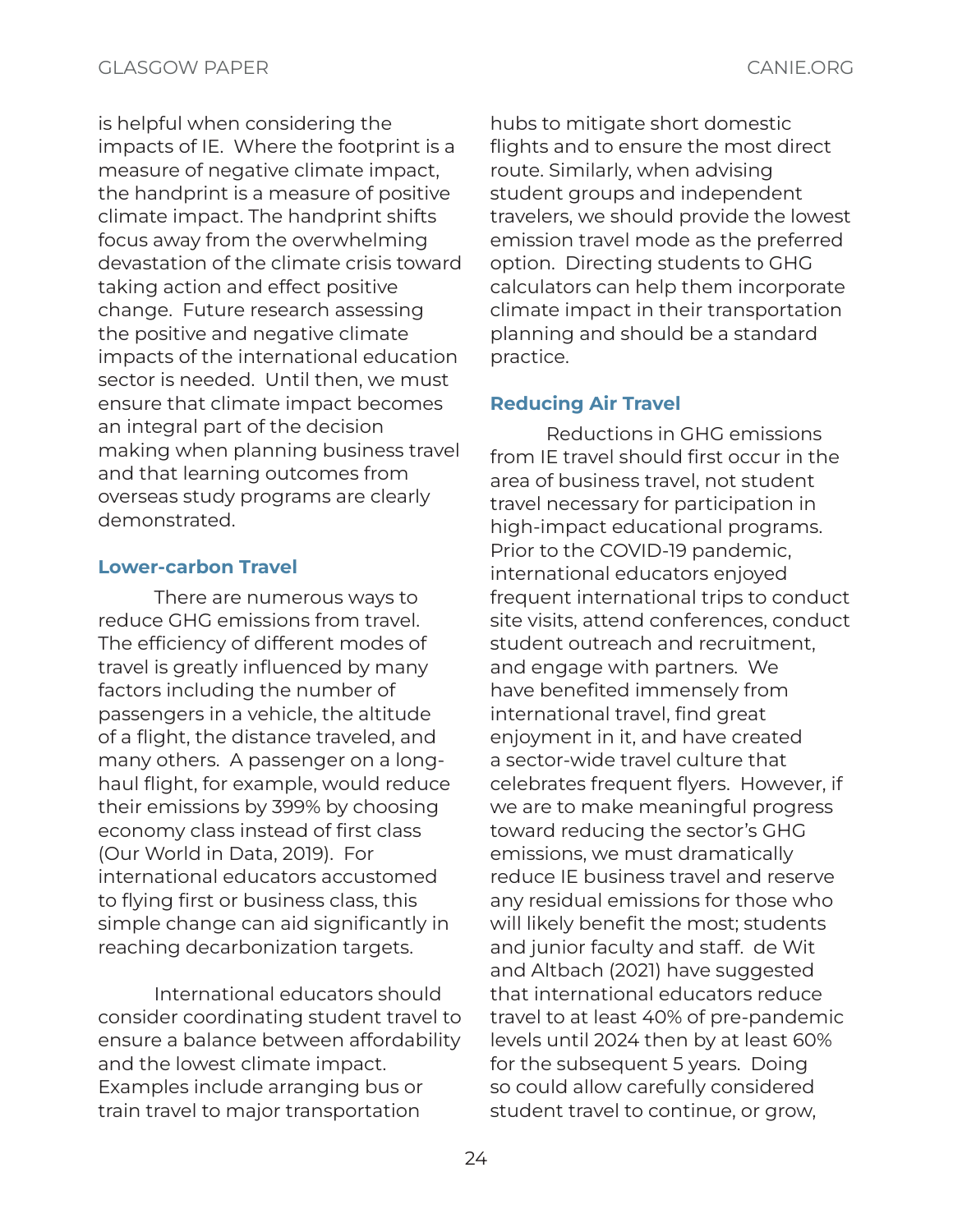while reducing overall emissions across the sector.

Internationalization without travel. The climate crisis paired with the pandemic and increasingly charged political climates all point to the advantages of redoubling [internationalization at home \(IaH\)](#page-12-3) efforts. Beelen and Jones (2015) emphasized that IaH intentionally includes intercultural components into curricula in a purposeful way and benefits students across all programs of study regardless of their desire or ability to travel. In today's technologically advanced and culturally diverse societies, students no longer need to traverse the globe to encounter deep cultural differences. So we must ask ourselves, is it now possible to achieve the student learning and development outcomes we seek through IaH, virtual mobility, [transnational education \(TNE\)](#page-13-4), or all of the above? Leveraging various internationalization strategies will result in decreased GHG emissions as well as increased student access to the transformative benefits of IE.

Travel actions are defined in Article 6 of the CANIE Accord.

"Prior to the pandemic, research suggested that emissions from international degree seeking student mobility were comparable to those of Croatia or Tunisia and projected to

### increase at a

### greater rate

than global GHG emissions" (Shields, 2019).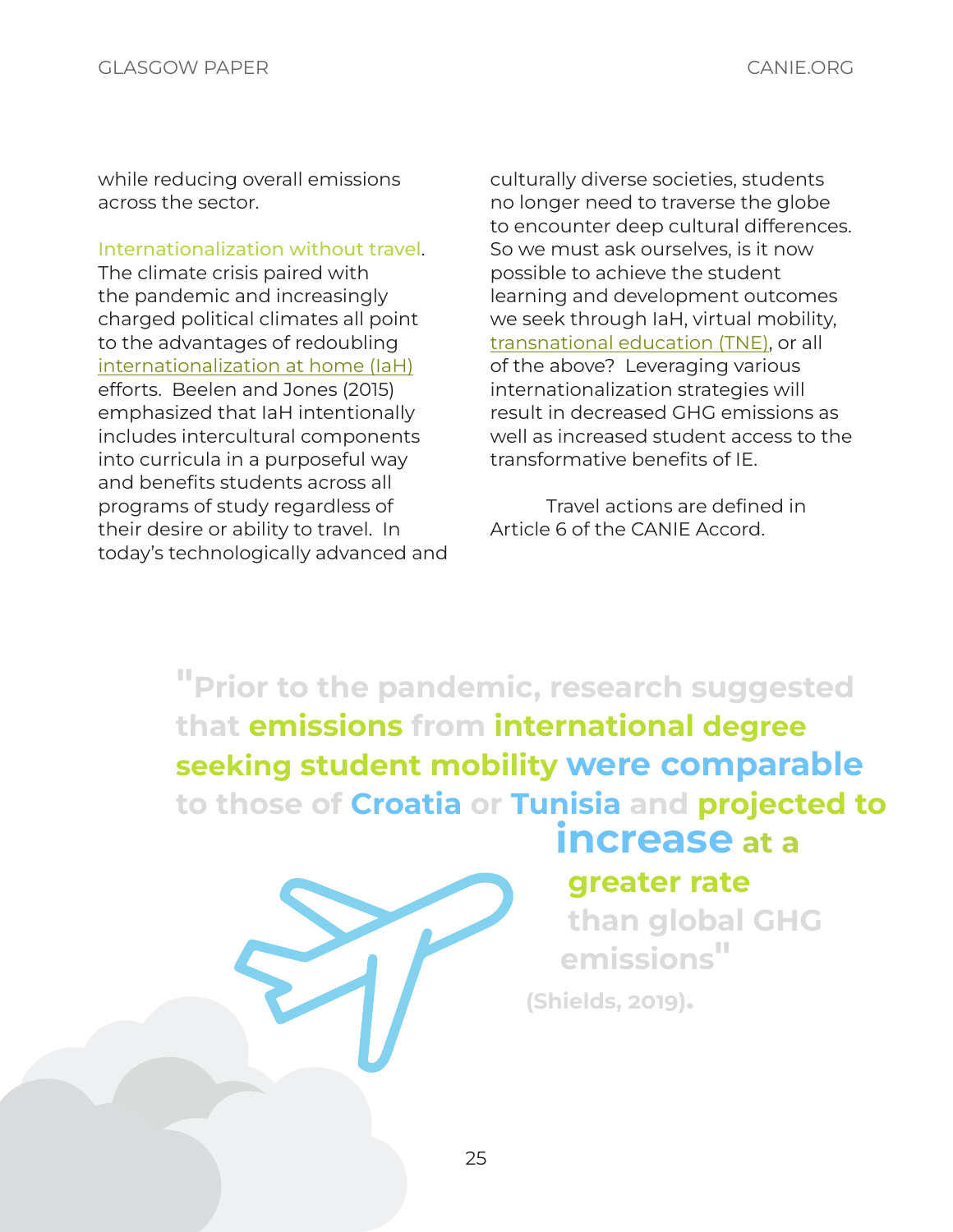### <span id="page-25-0"></span>FACILITIES, OPERATIONS, AND PROCUREMENTS

The climate crisis is the single problem that undermines all other priorities. As such, we must dedicate human and financial resources to identifying every opportunity to tackle it. While air travel rightly receives attention as the area with the greatest potential for decarbonization in the sector, we can also reduce emissions in other areas including our buildings, commuting habits, printing and shipping practices, procurement management, and more.

As is the case with other sectors, we can increase energy efficiency by retrofitting buildings and optimizing our use of space. We must insist on low-carbon heating and cooling at all sites where we operate and turn off climate control when not in use. Other actions include installing passive solar to eliminate the need for artificial lights during daylight hours and in the evenings lights should be operated by motion sensors. Emissions from daily commutes can be dramatically reduced by permanently adopting flexible and equitable work-fromhome policies. Similarly, when delivering conferences and other

events, virtual attendance options and climate-conscious catering practices should be standard.

The work of international education is inherently collaborative with colleagues around the globe intertwined by individual responsibilities contributing to shared outcomes. As such, international educators ought to conduct riskmapping exercises to determine the social, economic, and environmental impacts of the climate crisis on key markets and destinations. Likewise, the contracts that outline the terms and conditions of our partnerships and purchases can be instruments of positive influence when they communicate each party's climate commitments, actions, and expectations. HEIs should leverage the procurement process to invest in, support, and influence agents and other partners to reduce their carbon footprint and increase their carbon handprint. By adding climate action criteria to the contract and procurement process, international educators signal their desire to work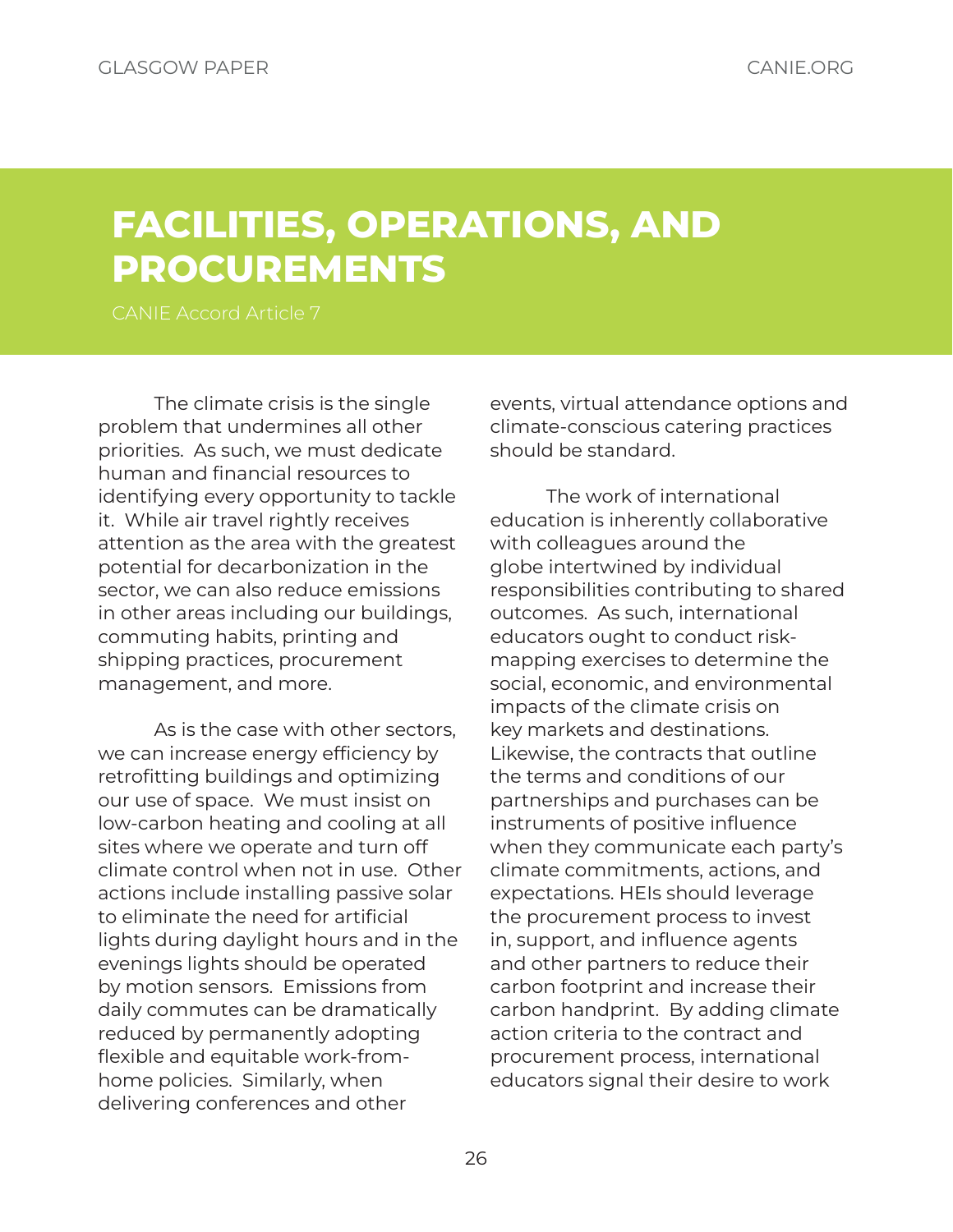with suppliers who have established strong climate action strategies.

If implemented uniformly across the sector, digital marketing materials could effectively replace printing and shipping of brochures while avoiding the creation of an unfair advantage. In addition to significantly reducing waste (and the GHG and raw materials required to create brochures), this would free up much-needed funds to support climate-focused positions and other solutions. Additionally, rapidly changing student expectations suggest that those who continue to print materials and give away disposable trinkets may soon be in stark misalignment with students'

values and, therefore, at a market disadvantage.

Although the footprint of virtual communication and digital marketing technologies is vastly lower than traditional forms, it is not zero. On the contrary, emissions from virtual communications are projected to increase rapidly as more areas of our lives move online. Therefore, to avoid increasing emissions, virtual options should replace in-person communication and print marketing; not added to existing practices.

Facilities, operations, and procurement actions are defined in Article 7 of the CANIE Accord.

"Emissions from virtual communications are projected to increase rapidly as more areas of our lives move online. Therefore, to avoid increasing emissions, virtual options should replace in-person communication and print marketing; not added to existing practices."

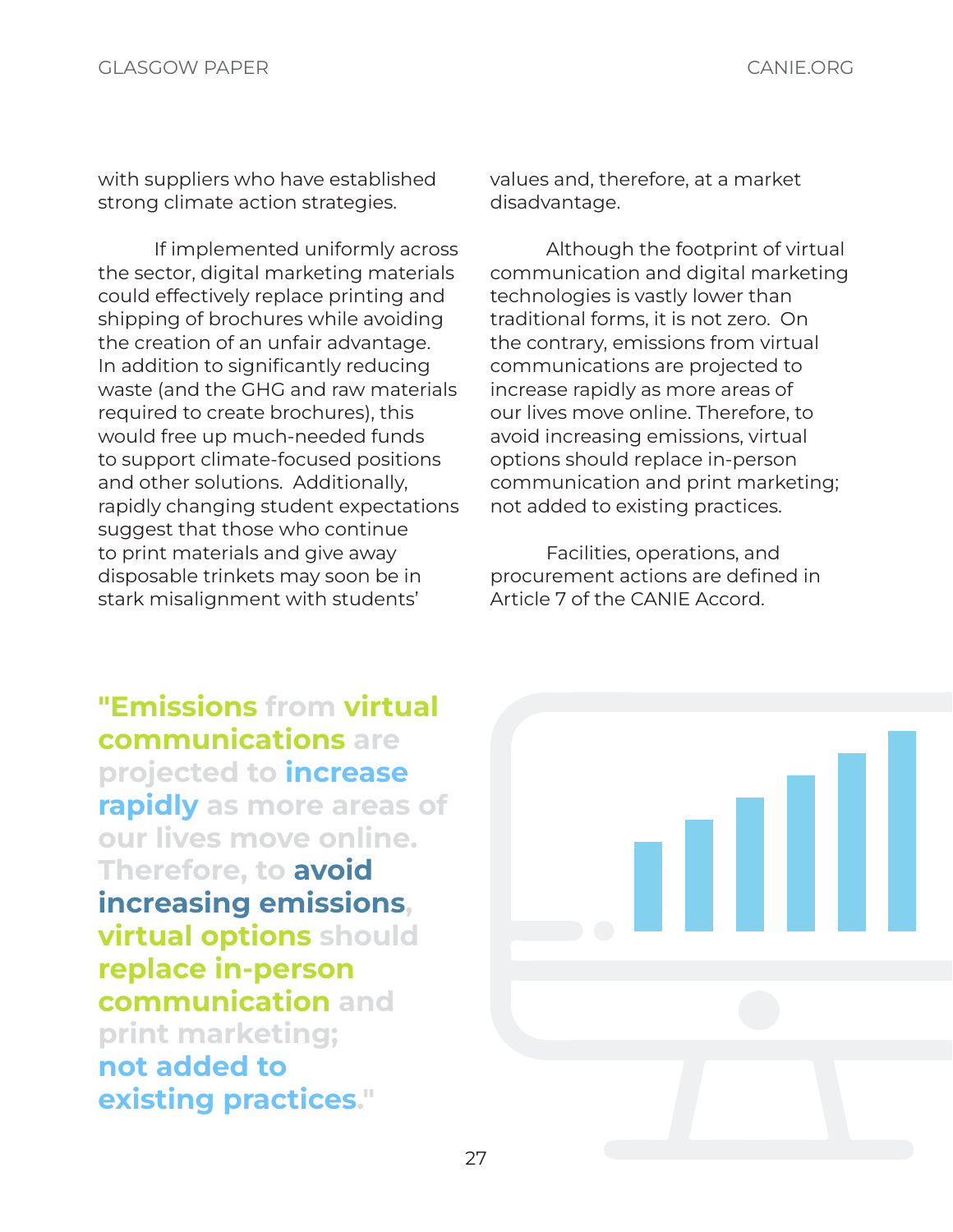# <span id="page-27-0"></span>CLIMATE EDUCATION

International educators have the responsibility to balance the immense benefits of IE with the acute threat of continued insufficient climate action. We can achieve this crucial balance by ensuring that climate literacy accompanies our decarbonization efforts and permeates all that we do. By introducing, or expanding, climate literacy among students, staff, partners, clients and extended communities, we amplify our climate action work while generating support, which in turn, facilitates progress. As one Leader Forum participant put it, we have the opportunity to "[t]each our species to see itself as part of nature rather than above it". Climate literacy, especially within the framework of international education, can shift mindsets away from an extractive view of the planet toward one that emphasizes a reciprocal relationship where humans take care of the earth and it continues to take care of us.

Opportunities to infuse climate education in IE activities for students include orientations, pre-departure briefings, inbound and outbound mobility programming, and of

course, integration in coursework. When preparing students for their international experience, advisors can help them consider the climate impacts of their travel choices as well as the anticipated changes in consumption between their home and host communities (Shields, 2019). Ideally, awareness of the climate impacts of their daily activities (e.g. transportation choices, diet, etc.) will influence their behavior wherever they are in the world and long after graduation. The actions and behaviors of alumni after graduation will have a greater impact than their actions and behaviors during their studies. Consequently, international educators should aim to create, or strengthen, students' lifelong commitment to caring for the planet by embedding climate literacy throughout academic programs.

Programs developed for inbound, outbound, and place-bound students in all academic disciplines ought to center climate issues such as the implications of dwindling biodiversity, the critical role of women and girls in the well-being of entire communities (Patterson et al., 2021),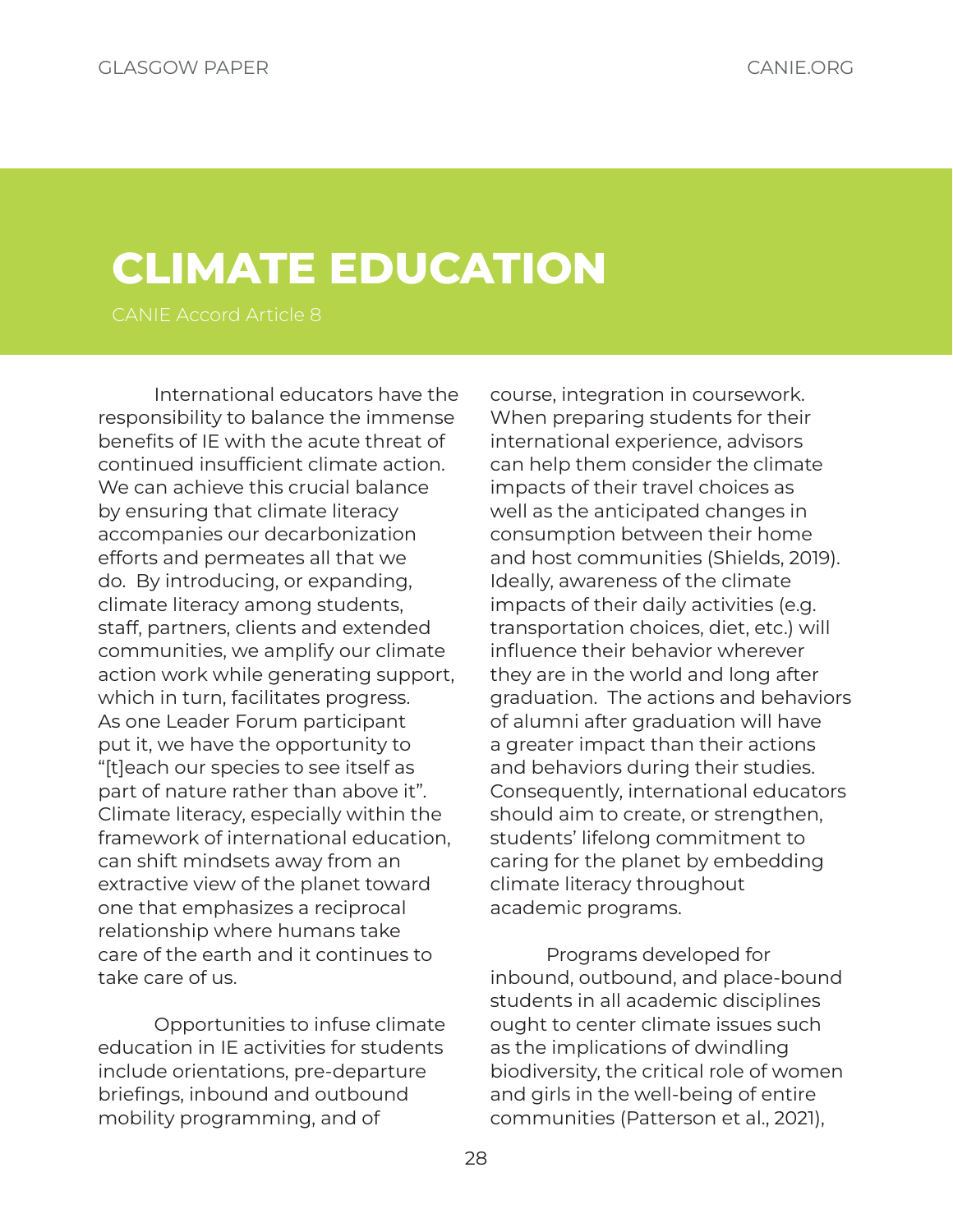and the benefits of [nature-based](#page-13-5)  [solutions](#page-13-5). Experiential programs can protect and restore natural carbon sinks or prevent plastic waste in watersheds from ever reaching the shore. When creating climate conscious activities, it may be helpful to adopt the Iroquois' concept of considering the potential impact of our immediate actions on seven generations into the future. For example, this concept may inspire replacing a student excursion to a local shopping center with an invasive species removal activity to provide the opportunity to contribute to the longterm vitality of the land.

A growing body of research suggests that climate change has mental health implications for the general population (Stanley et al., 2021) and among international education practitioners (Campbell et al., 2021). Relationships between these mental health implications and climate action are beginning to be explored. In one study, for example, experiencing eco-anger was a predictor of greater engagement with pro-climate activism

(Stanley et al., 2021). This study did not consider the role of climate education, or other interventions, in moving from eco-anger to climate action and, thus, presents an opportunity for future research. Additional research is needed to understand the role, if any, of climate education in transforming

anxiety, fear, anger, and depression evoked by climate change into positive climate action among various populations. Commissioned research has an important role in advancing the sector's collective understanding of climate change issues, implications,



"Climate literacy, especially within the framework of international education, can shift mindsets away from an extractive view of the planet toward one that emphasizes a reciprocal relationship where humans take care of the earth and it continues to take care of us."

Iroquois or Haudenosaunee are an Indigenous confederacy in northeast North America.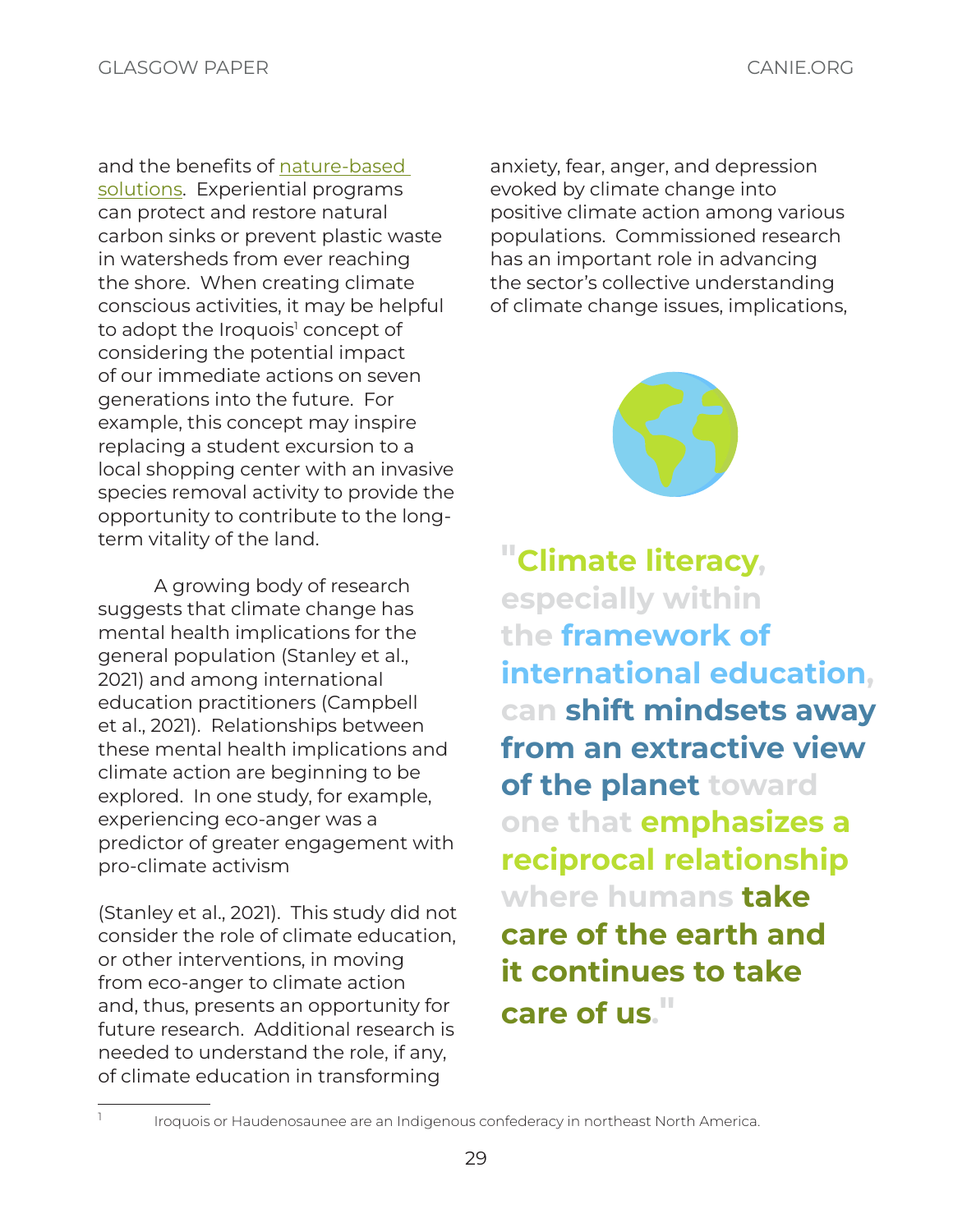and potential solutions and is sorely needed.

International educators at all levels should have access to climate literacy training in order to make the important connections between social justice and climate action issues and to shift business models to fit within planetary boundaries (Drawdown, 2021). At CANIE events, it is common to hear from wellintentioned practitioners who care deeply about the effects of climate change and want to take action but feel ill-prepared to begin. A sector-level transformation requires professional development training, creation of open-access climate action materials, conferences and workshops, supportive networking opportunities, funding for climate action research, and more. Regardless of the type of organization we represent or our individual subject matter expertise, we all have important roles to play in collectively moving the sector toward true and lasting climate solutions.

Climate education actions are defined in Article 8 of the CANIE Accord.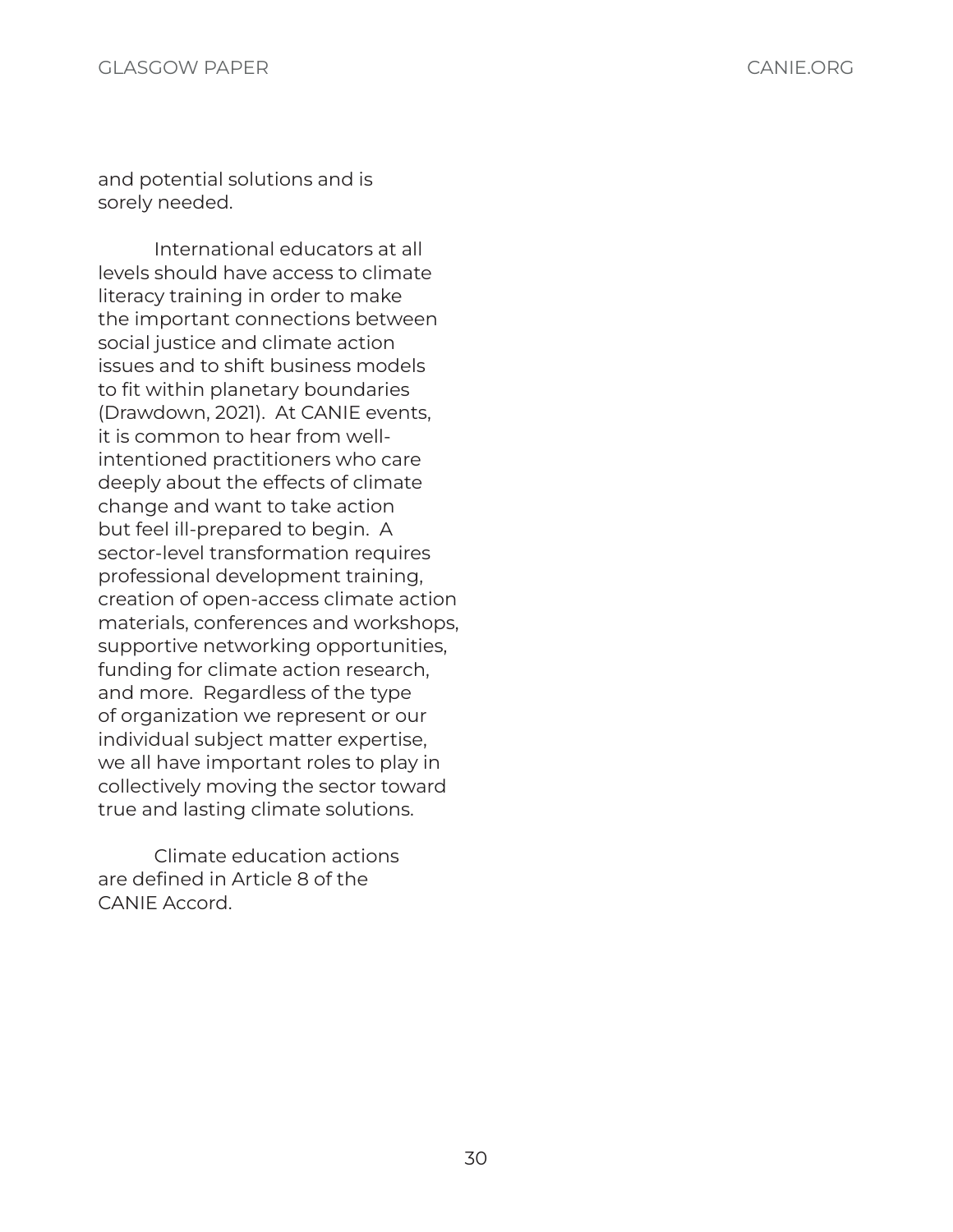# <span id="page-30-0"></span>LIST OF CONTRIBUTORS

### Lead Author

Adrienne Fusek, CANIE, USA (Global Board + Climate Justice Working Group)

### CANIE Accord Project Group

Deborah McAllister, University of Auckland, New Zealand (Oceania Chapter) Daniel Ponce-Taylor, Intercultural Outreach Initiative (IOI), Spain (Leaders Forum participant + Europe Chapter) Margherita Pasquini, Università Cattolica del Sacro Cuore, Italy (Europe Chapter) Tessa Lovell, Arcadia University, UK (Europe Chapter)

### CANIE Accord Expert Input Group

Betty Leask, La Trobe University, Australia Robin Shields, University of Bristol, UK Hans de Wit, Boston College, Netherlands/USA Georgio Marinoni, International Association of Universities, France Lakshmi Iyer, Sannam S4, India

### CANIE Global Board

Ailsa Lamont, Pomegranate Global, Australia (President) CJ Tremblay, Alethea Global Cooperative, Canada (Vice President) Fraser Cargill, PeopleCert, Australia (Secretary) Inemesit Williams, CANIE, USA (Climate Justice Working Group) Pii-Tuulia Nikula, Eastern Institute of Technology, New Zealand Kayla Weiss, Middlebury College, USA (Student)

### CANIE Europe Chapter

Marianne Mensah, France (President) Jenny Wilkinson, London Metropolitan University, UK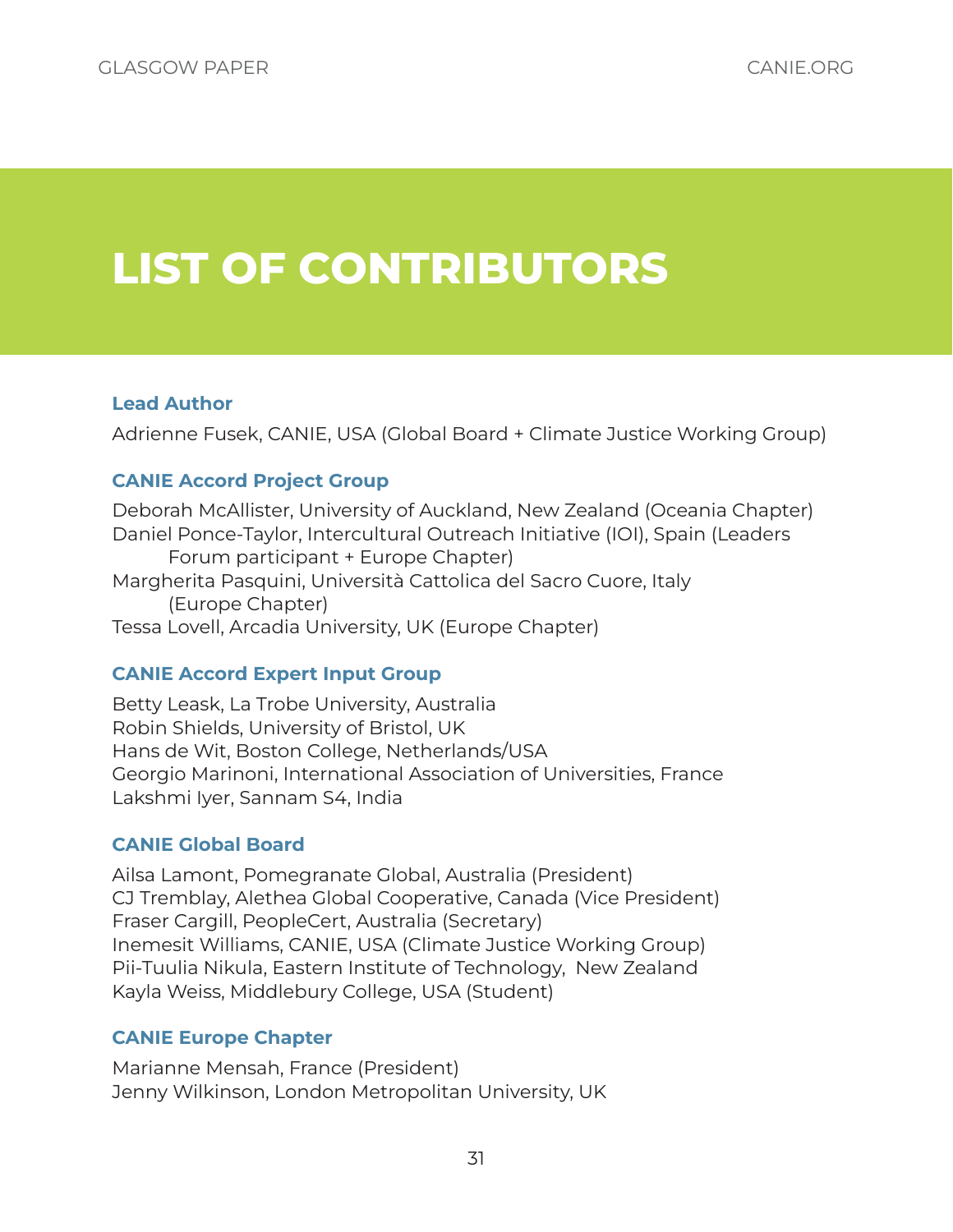Noreen Lucey, Haddington International Education (HIE), Ireland

Monica Perez-Bedmar, Asociación de Programas Universitarios Norteamericanos en España, Spain (Secretary)

Adinda van Gaalen, Inholland University of Applied Sciences, Netherlands James Ballantyne, Arcadia University, UK

### CANIE Oceania Chapter

Ainslie Moore, University of Auckland, New Zealand (President) Katy Clark, Wintec, New Zealand

### CANIE Americas Chapter

Sebastian Fernandes, FPP EduMedia, Argentina (President + Expert Input Group) Luke Bruce, Canada (Vice President) Suzanne Willever, Temple University, USA (Climate Justice Working Group) Amy Marcus, HubSpot, USA (Climate Justice Working Group) Jacob Graff, AIFS Abroad, USA (Climate Justice Working Group)

### Other Contributors

Celia Partridge, Universities UK International, UK Elizabeth Frohlich, Forum on Education Abroad, USA Tania Suarez Mendoza, Canada Tracy Harris, Swinburne College, Australia Charlene Allen, The IC Global, UK

### CANIE COP26 Climate Action Week Leaders Forum Participants and Contributors to the CANIE Accord

Andrew Gordon, Diversity Abroad, USA Bobby Mehta, British Universities' International Liaison Association (BUILA), UK Brett Berquist, University of Canterbury, New Zealand Bronwyn Gilson, ISANA, Australia Caroline Hartnet, Global Victoria, Australia Chelsey Laird, University Mobility in Asia and the Pacific (UMAP), Canada Christiane Schmeken, DAAD: German Academic Exchange Service, Germany Christina Schönleber, Association of Pacific Rim Universities (APRU), Hong Kong Corey Peterson, Australasian Campuses Towards Sustainability (ACTS), Australia Craig Mackey, IDP, Australia David Granzow, FutureLearn, Australia David Ssekamatte, Uganda Management Institute, Uganda Dorothea Antonio, NAFSA: Association of International Educators, USA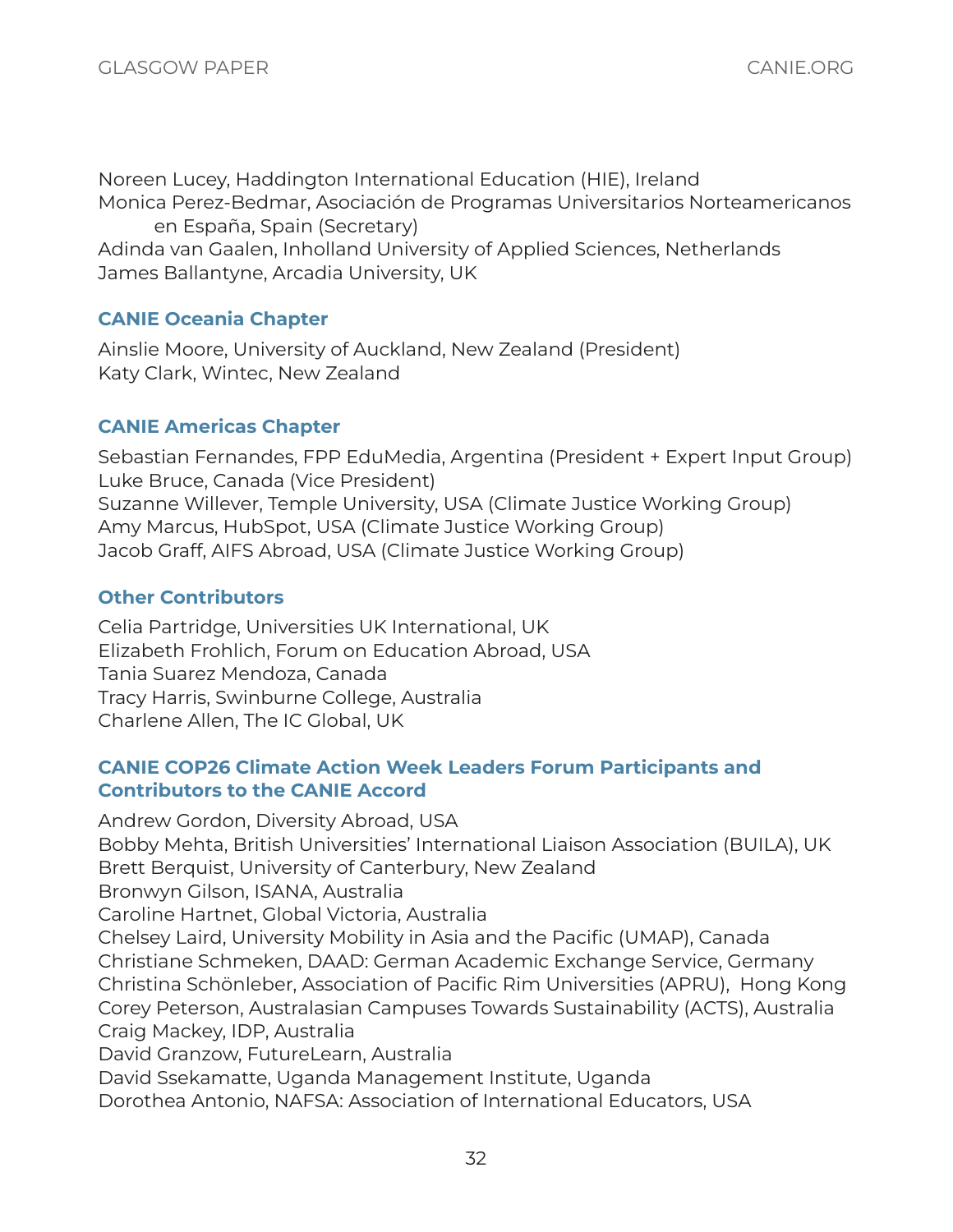Douglas Proctor, Swinburne University of Technology, Australia Gil Latz, The Ohio State University, USA Ingeborg Loon, StudyLink, Australia James Longhurst, EAUC - The Alliance for Sustainability Leadership in Education, UK Janelle Chapman, International Education Association of Australia (IEAA), Australia Janet Ilieva, Education Insight, UK Jenny Dixon, Universitas 21, New Zealand Julia Lambo, Navitas, Australia Julie McMahon, Times Higher Education, Australia Kara Godwin, American Council on Education, USA Larissa Bezo, Canadian Bureau for International Education (CBIE), Canada Leigh Kamolins, QS, UK Maddalaine Ansell, British Council, UK Matthew Riddle, Curio, Australia Melissa Banks, Austrade, Australia Melissa Torres, The Forum on Education Abroad, USA Michael Gaebel, European University Association (EUA), Belgium Piet Van Hove, European Association for International Education (EAIE), University of Antwerp, Belgium Rebecca Hall, Global Victoria, , Singapore Rod Hearps, ICEF, Australia Stephen Connelly, i-Graduate and Adventus, Australia Thomson Ch'ng, ASEAN-Australia Education Dialogue and Australian Malaysian Singaporean Association, Australia Vivienne Stern, Universities UK International, UK Wagaye Johannes, Diversity Abroad, USA Wiseman Jack, International Education Association of South Africa (IEASA),South Africa Wyn Morgan, University of Sheffield, UK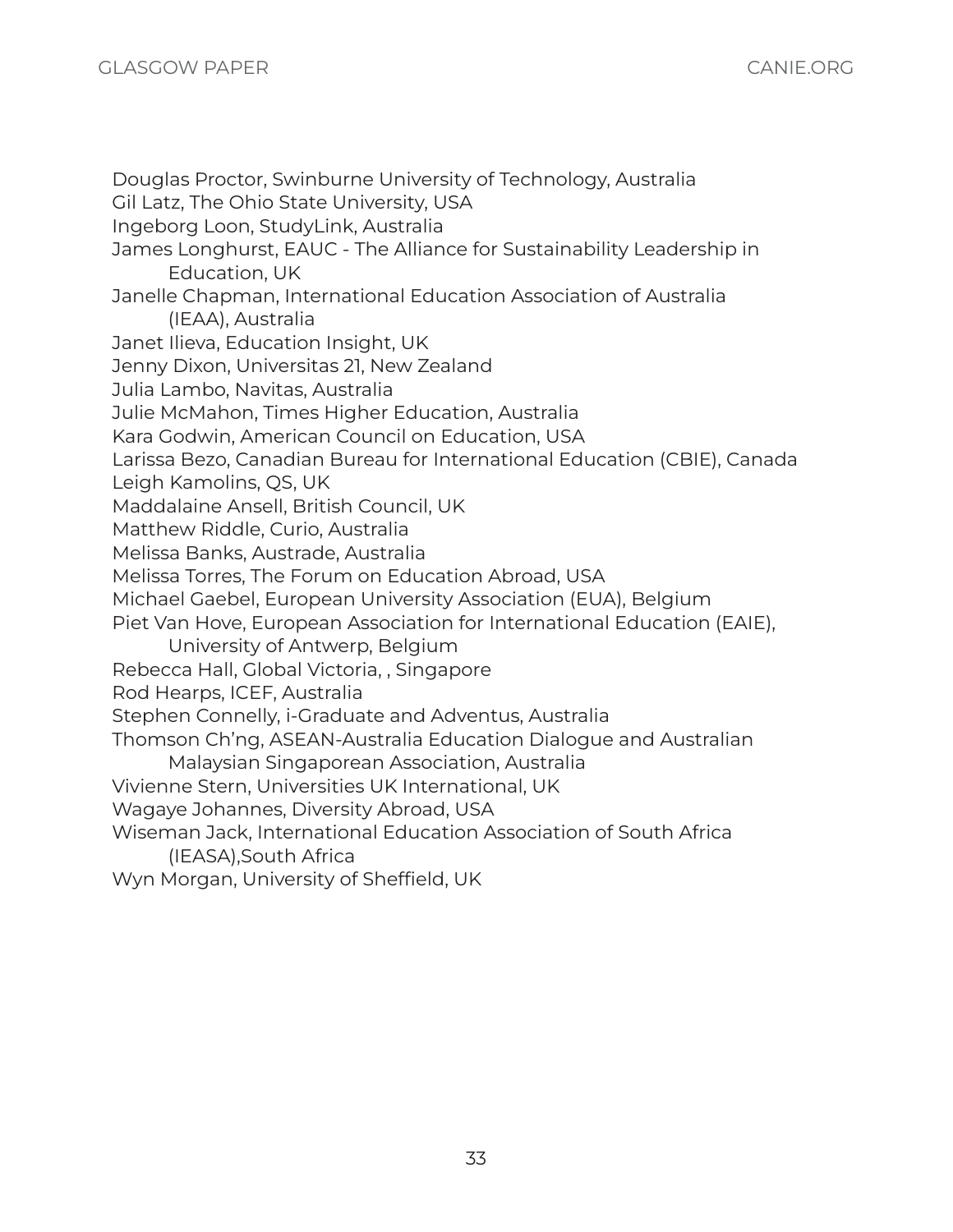# <span id="page-33-0"></span>REFERENCES

- Air Transport Action Group. (n.d.). *Facts & figures.* Retrieved January 6, 2022, from [https://www.atag.org/facts-fi](https://www.atag.org/facts-figures.html)gures.html
- Allen, M., Axelsson, K., Caldecott, B., Hale, T., Hepburn, C., Mitchell-Larson, E., Malhi, Y., Otto, F., & Seddon, N. (2020). *The Oxford Principles for Net Zero Aligned Carbon Offsetting.* University of Oxford.
- Associated Press. (2021, November 12). The Rise of 'Revenge Travel.' AP NEWS. [https://apnews.com/press-release/news-direct-corporation/technology](https://apnews.com/press-release/news-direct-corporation/technology-lifestyle-business-cruises-holidays-d5503c98b2d0812122191c521c42a3b8)[lifestyle-business-cruises-holidays-d5503c98b2d0812122191c521c42a3b8](https://apnews.com/press-release/news-direct-corporation/technology-lifestyle-business-cruises-holidays-d5503c98b2d0812122191c521c42a3b8)
- Beelen, J., & Jones, E. (2015). Redefining Internationalization at Home. *The European Higher Education Area: Between Critical Reflections and Future Policies*, 59–72.<https://doi.org/10.1007/978-3-319-20877-0>
- Campbell, A., Nguyen, T., & Stewart, M. (2021, November 8). *Going global vs. going green: Practitioners' perceptions and concerns.* CANIE COP26 Climate Action Week. [https://www.youtube.com/](https://www.youtube.com/watch?v=HYCX_gbQp2o) [watch?v=HY](https://www.youtube.com/watch?v=HYCX_gbQp2o)CX\_gbQp2o
- Climate Reality Project. (2021a, February 16). *Climate and Environmental Justice.* <https://www.climaterealityproject.org/climatejustice>
- Climate Reality Project. (2021b, October 15). *What are climate change tipping points?* [https://www.climaterealityproject.org/blog/what-are-climate](https://www.climaterealityproject.org/blog/what-are-climate-change-tipping-points)[change-tipping-points](https://www.climaterealityproject.org/blog/what-are-climate-change-tipping-points)
- Climate Reality Project (n.d.). *Climate 101: Feedback loops & tipping points.*  [https://www.climaterealityproject.org/sites/default/files/climate-101](https://www.climaterealityproject.org/sites/default/files/climate-101-tipping-points-and-feedback-loops-factsheet.pdf) [tipping-points-and-feedback-loops-factsheet.pdf](https://www.climaterealityproject.org/sites/default/files/climate-101-tipping-points-and-feedback-loops-factsheet.pdf)
- Climate Reality Project (n.d.). *Climate 101.* [https://www.climaterealityproject.](https://www.climaterealityproject.org/climate-101) [org/climate-101](https://www.climaterealityproject.org/climate-101)
- de Wit, H., & Altbach, P. G. (2021, December 4). Now is the time to get serious on the climate crisis. *University World News.* [https://www.](https://www.universityworldnews.com/post.php?story=20211130110255785) [universityworldnews.com/post.php?story=20211130110255785](https://www.universityworldnews.com/post.php?story=20211130110255785)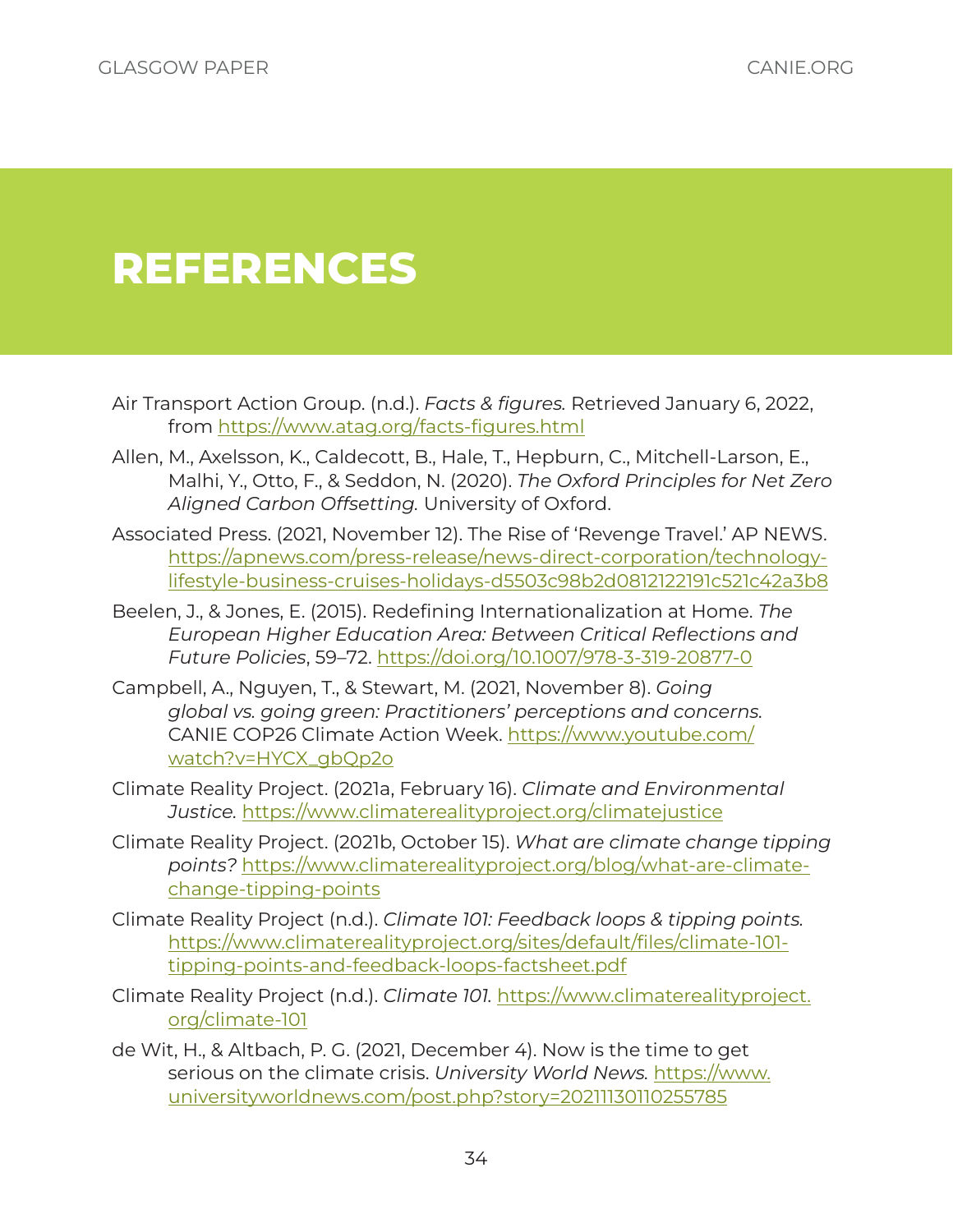- de Wit, H., Hunter, F., Egron-Polak, E., & Howard, L. (Eds.). (2015). Internationalisation of Higher Education. *A Study for the European Parliament, Brussels.*
- Drijfhout, S., Bathiany, S., Beaulieu, C., Brovkin, V., Claussen, M., Huntingford, C., Scheffer, M., Sgubin, G., & Swingedouw, D. (2015). Catalogue of abrupt shifts in Intergovernmental Panel on Climate Change climate models. *Proceedings of the National Academy of Sciences*, *112*(43), E5777–E5786. <https://doi.org/10.1073/pnas.1511451112>
- Exponential Roadmap Initiative, Race to Zero, & SME Climate HUB. (2020). *The 1.5C business playbook: Building a strategy for exponential climate action towards net-zero emissions.* [www.exponentialbusiness.org](http://www.exponentialbusiness.org)
- Friedlingstein, P., O'Sullivan, M., Jones, M. W., Andrew, R. M., Hauck, J., Olsen, A., Peters, G. P., Peters, W., Pongratz, J., Sitch, S., Le Quéré, C., Canadell, J. G., Ciais, P., Jackson, R. B., Alin, S., Aragão, L. E. O. C., Arneth, A., Arora, V., Bates, N. R., … Zaehle, S. (2020). Global Carbon Budget 2020. *Earth System Science Data*, *12*(4), 3269–3340. [https://doi.org/10.5194/essd-](https://doi.org/10.5194/essd-12-3269-2020)[12-3269-2020](https://doi.org/10.5194/essd-12-3269-2020)
- Girardin, C. A. J., Jenkins, S., Seddon, N., Allen, M., Lewis, S. L., Wheeler, C. E., Griscom, B. W., & Malhi, Y. (2021). Nature-based solutions can help cool the planet—If we act now. *Nature*, *593*(7858), 191–194. [https://doi.](https://doi.org/10.1038/d41586-021-01241-2) [org/10.1038/d41586-021-01241-2](https://doi.org/10.1038/d41586-021-01241-2)
- Global Carbon Project (GCP). (n.d.). Retrieved January 6, 2022, from [https://](https://www.globalcarbonproject.org/index.htm) [www.globalcarbonproject.org/index.htm](https://www.globalcarbonproject.org/index.htm)
- Grönman, K., Kasurinen, H., Uusitalo, V., Väisänen, S., & Soukka, R. (2020). *Carbon Handprint*. Encyclopedia of Sustainable Management.
- Grönman, K., Pajula, T., Sillman, J., Leino, M., Vatanen, S., Kasurinen, H., Soininen, A., & Soukka, R. (2019). Carbon handprint – An approach to assess the positive climate impacts of products demonstrated via renewable diesel case. *Journal of Cleaner Production*, *206*, 1059–1072. <https://doi.org/10.1016/j.jclepro.2018.09.233>
- Intergovernmental Panel on Climate Change. (2022). *Climate Change 2022: Impacts, Adaptation and Vulnerability* [Contribution to the Sixth Assessment Report of the IPCC].
- Intergovernmental Panel on Climate Change. (2021). *Climate Change 2021: The Physical Science Basis* [Contribution to the Sixth Assessment Report of the IPCC].
- International Civil Aviation Organization. (2019). *Destination Green: The Next Chapter* (2019 Environmental Report: Aviation and Environment, p. 376).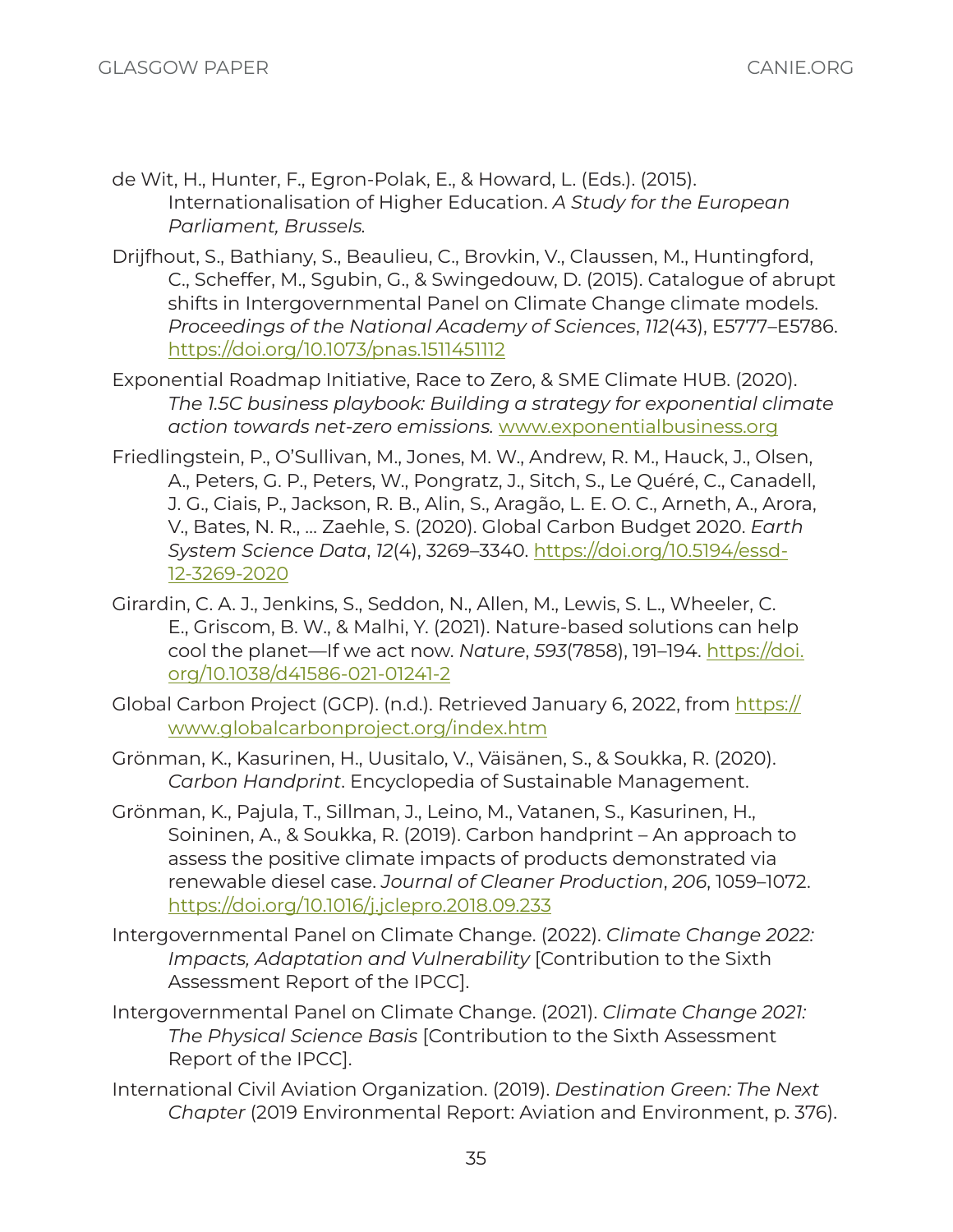[https://www.icao.int/environmental-protection/Documents/ICAO-ENV-](https://www.icao.int/environmental-protection/Documents/ICAO-ENV-Report2019-F1-WEB%20(1).pdf)[Report2019-F1-WEB%20\(1\).pdf](https://www.icao.int/environmental-protection/Documents/ICAO-ENV-Report2019-F1-WEB%20(1).pdf)

- Jones, E., Leask, B., Brandenburg, U., & de Wit, H. (2021). University social responsibility and the internationalisation of higher education for society. *Journal of Studies in International Education, Special Issue*. <https://doi.org/10.1177/10283153211031679>
- Lamont, A. (2021, November 8). *Leaders Forum* [Opening Remarks]. CANIE COP26 Climate Action Week. Online.
- Lee, J. J., & Lundemo, O. A. (2021, June 5). Why sustainability is not enough in international education. *University World News*. [https://www.](https://www.universityworldnews.com/post.php?story=20210531123436636) [universityworldnews.com/post.php?story=20210531123436636](https://www.universityworldnews.com/post.php?story=20210531123436636)
- Lyons, K., & Westoby, P. (2014). Carbon colonialism and the new land grab: Plantation forestry in Uganda and its livelihood impacts. *Journal of Rural Studies*, *36*, 13–21.<https://doi.org/10.1016/j.jrurstud.2014.06.002>
- Lyons, O. (2008, April 17). *Looking Toward the Seventh Generation* [Conference Presentation]. American Indian Studies Program, University of Arizona, Tucson, Arizona.
- Murray-Garcia, J., & Tervalon, M. (2017). Rethinking intercultural competence: Cultural humility in internationalising higher education. Intercultural Competence in Higher Education: *International Approaches, Assessment and Application*, 19–31. <https://doi.org/10.4324/9781315529257>
- NAFSA. (2021). NAFSA *International Student Economic Value Tool*. NAFSA. [https://www.nafsa.org/policy-and-advocacy/policy-resources/nafsa](https://www.nafsa.org/policy-and-advocacy/policy-resources/nafsa-international-student-economic-value-tool-v2)[international-student-economic-value-tool-v2](https://www.nafsa.org/policy-and-advocacy/policy-resources/nafsa-international-student-economic-value-tool-v2)
- Our World in Data. (2019). *Which form of transport has the smallest carbon footprint?* Our World in Data. [https://ourworldindata.org/travel](https://ourworldindata.org/travel-carbon-footprint)[carbon-footprint](https://ourworldindata.org/travel-carbon-footprint)
- Patterson, K. P., Jameel, Y., Mehra, M., & Patrone, C. (2021). *Girls' education and family planning: Essential Components of climate adaptation and resilience*. Project [Drawdown. https://www.drawdown.org/sites/default/](https://www.drawdown.org/sites/default/files/Drawdown_Lift_Policy_Brief_Girls_Education_122121.pdf) [files/Drawdown\\_Lift\\_Policy\\_Brief\\_Girls\\_Education\\_1](https://www.drawdown.org/sites/default/files/Drawdown_Lift_Policy_Brief_Girls_Education_122121.pdf)22121.pdf
- Pidcock, R., & Yeo, S. (2016, August 8). Analysis: Aviation could consume a quarter of 1.5C carbon budget by 2050. *Carbon Brief*. [https://www.](https://www.carbonbrief.org/aviation-consume-quarter-carbon-budget) [carbonbrief.org/aviation-consume-quarter-carbon-budget](https://www.carbonbrief.org/aviation-consume-quarter-carbon-budget)
- Ponce-Taylor, D. (2021, July 29). Regenerating Study Abroad. NAFSA Blog. [https://network.nafsa.org/blogs/daniel-ponce-taylor/2021/07/29/](https://network.nafsa.org/blogs/daniel-ponce-taylor/2021/07/29/regenerating-study-abroad) [regenerating-study-abroad](https://network.nafsa.org/blogs/daniel-ponce-taylor/2021/07/29/regenerating-study-abroad)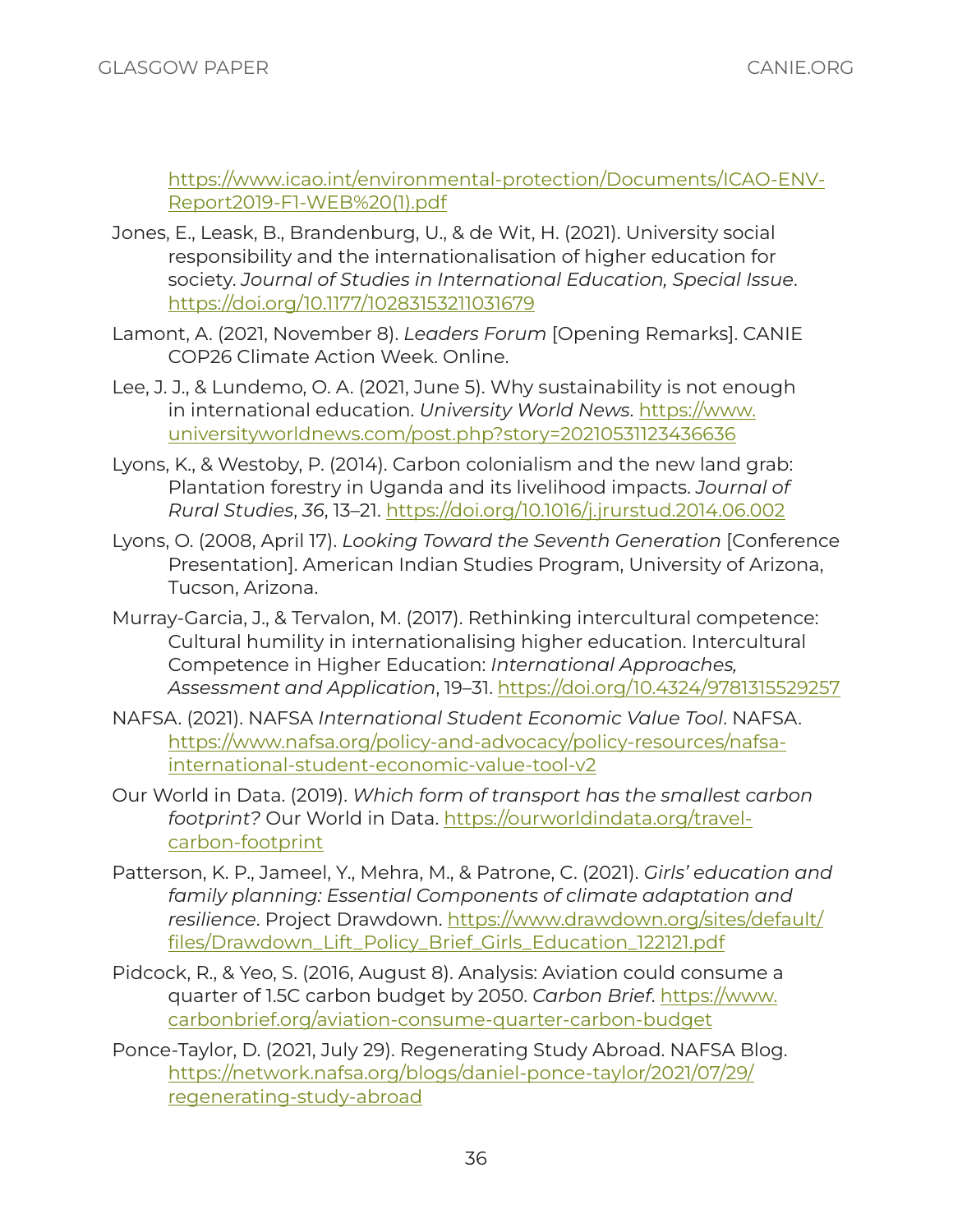- Project Drawdown. (2020a, February 6). *Efficient Aviation*. [https://drawdown.](https://drawdown.org/solutions/efficient-aviation) [org/solutions/efficien](https://drawdown.org/solutions/efficient-aviation)t-aviation
- Project Drawdown. (2020b, February 7). *Health and Education*. [https://](https://drawdown.org/solutions/health-and-education) [drawdown.org/solutions/health-and-education](https://drawdown.org/solutions/health-and-education)
- Project Drawdown. (2021). *Climate Solutions at Work*. [https://www.drawdown.](https://www.drawdown.org/publications/climate-solutions-at-work) [org/publications/climate-solutions-at-work](https://www.drawdown.org/publications/climate-solutions-at-work)
- Sackett, P., Steffen, W., & Jesson, K. (2018). *What is a carbon budget?* Australian Capital Territory (ACT) Government Climate Change Council. [https://www.environment.act.gov.au/\\_\\_data/assets/pdf\\_](https://www.environment.act.gov.au/__data/assets/pdf_file/0006/1297707/What-is-a-Carbon-Budget.pdf) [file/0006/1297707/What-is-a-Carbon-](https://www.environment.act.gov.au/__data/assets/pdf_file/0006/1297707/What-is-a-Carbon-Budget.pdf)Budget.pdf
- Science Based Targets initiative (SBTi). (n.d.). *Ambitious corporate climate action*. Science Based Targets. <https://sciencebasedtargets.org/>
- Shields, R. (2019). The sustainability of international higher education: Student mobility and global climate change. *Journal of Cleaner Production*, *217*, 594–602.
- Stanley, S. K., Hogg, T. L., Leviston, Z., & Walker, I. (2021). From anger to action: Differential impacts of eco-anxiety, eco-depression, and eco-anger on climate action and wellbeing. *The Journal of Climate Change and Health*, *1*, 100003. <https://doi.org/10.1016/j.joclim.2021.100003>
- Times Higher Education (THE) Student Pulse. (2021). *Student views on sustainability and its influence on study choices* [Headline findings from a survey of 2,000 prospective students].
- UNESCO. (2002). *Code of Good Practice in the Provision of Transnational Education*. UNESCO. <https://www.cicic.ca/docs/TNE-Code2001.en.pdf>
- United Nations Brundtland Commission. (1987). *Report of the World Commission on Environment and Development: Our Common Future*. <http://www.un-documents.net/our-common-future.pdf>
- United Nations Framework Convention on Climate Change. (2015). *Paris Agreement*. [https://unfccc.int/sites/default/files/english\\_paris\\_](https://unfccc.int/sites/default/files/english_paris_agreement.pdf) [agreement.pdf](https://unfccc.int/sites/default/files/english_paris_agreement.pdf)
- United Nations Framework Convention on Climate Change. (1997). *Kyoto Protocol*. [https://unfccc.int/kyoto\\_protocol](https://unfccc.int/kyoto_protocol)
- United Nations Sustainable Development. (n.d.). *United Nations Sustainable Development Goals—Time for Global Action for People and Planet*. Retrieved January 6, 2022, from [https://www.un.org/](https://www.un.org/sustainabledevelopment/sustainable-development-goals/) [sustainabledevelopment/sustainable-development-goals/](https://www.un.org/sustainabledevelopment/sustainable-development-goals/)

United States Environmental Protection Agency. (2015, August 28).